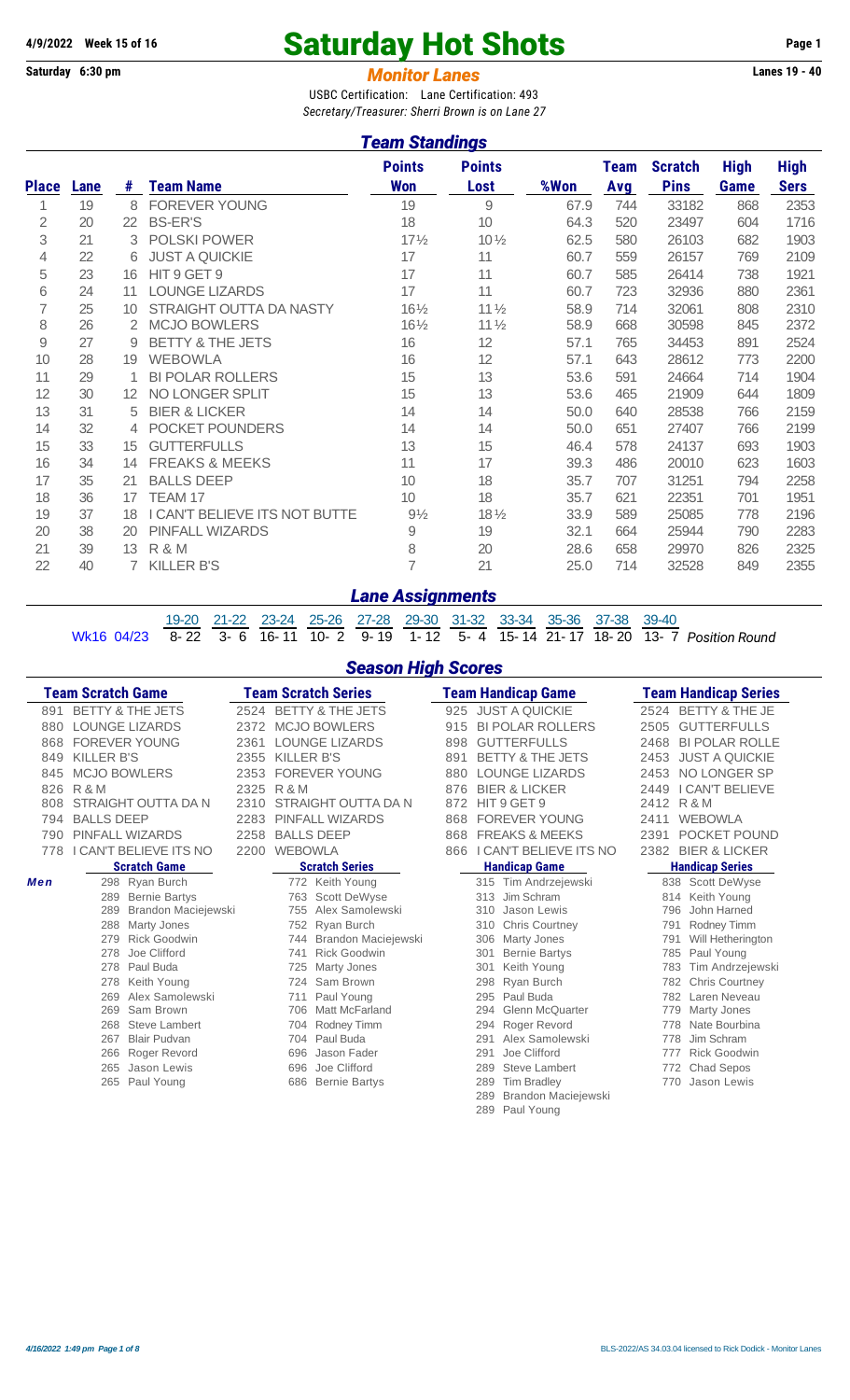| <b>Season High Scores - Continued</b><br>Sherri Brown<br>658 Sherri Brown<br>Judy McQuarter<br><b>Women</b><br>268<br>310 Tricia Alonzo<br>811<br><b>Tiffany Buda</b><br><b>Tiffany Buda</b><br>Mary Lambert<br>Cindy Andrzejewski<br>637<br>795<br>247<br>303<br>Cindy Andrzejewski<br>Cindy Andrzejewski<br>Mary Lambert<br>245<br>Judy McQuarter<br>618<br>302<br>783<br>Jordan Maciejewski<br>Rachel Andrzejewski<br>Judy McQuarter<br>Jill Jones<br>600<br>301<br>783<br>244<br>Julie Young<br>Rachel Andrzejewski<br>Judy McQuarter<br>Sarah Clifford<br>236<br>598<br>298<br>777<br>Amy Courtney<br>234<br>585<br>Rebecca Landon<br>296<br>Sherri Brown<br><b>Tiffany Buda</b><br>775<br>Cindy Andrzejewski<br>Amy Courtney<br>Rhonda Sepos<br>Miranda Keenan<br>233<br>582<br>772<br>295<br>231<br>Rebecca Landon<br>Jordan Maciejewski<br><b>Tiffany Buda</b><br>769<br>Shannon DeWyse<br>555<br>295<br>Ashley Bourbina<br>Julie Young<br>Kelly Revord<br>223<br>525<br>760<br>293<br><b>Tracy Bullard</b><br>Jordan Maciejewski<br><b>Tracy Bullard</b><br>216<br>Tricia Alonzo<br>523<br>292<br>760<br>Mary Lambert<br>521<br>Julie Young<br>Sandy Patteen<br><b>Holly Frieders</b><br>211<br>290<br>760<br>Lisa Schram<br>Jill Jones<br>201 Tracy Bullard<br>Julie Young<br>510<br>289<br>759<br>Ashley Bourbina<br>Amy Courtney<br>200<br>507 Mary Lambert<br>287<br>758<br><b>Kathy Lewis</b><br>Lisa Schram<br>Jill Jones<br>Janice Walkowiak<br>Julie Harned<br>199<br>501<br>286<br>758<br><b>Kelly Revord</b><br><b>Kathy Lewis</b><br>Lisa Schram<br>753<br>Tricia Alonzo<br>199<br>500<br>284<br><b>Last Week's Top Scores</b><br><b>Team Scratch Game</b><br><b>Team Scratch Series</b><br><b>Team Handicap Game</b><br><b>Team Handicap Series</b><br><b>LOUNGE LIZARDS</b><br><b>FOREVER YOUNG</b><br><b>LOUNGE LIZARDS</b><br>2353 FOREVER YOUN<br>2353<br>840<br>840<br>834 FOREVER YOUNG<br><b>LOUNGE LIZARDS</b><br><b>FOREVER YOUNG</b><br>2203 POCKET POUND<br>2163<br>834<br><b>BALLS DEEP</b><br>STRAIGHT OUTTA DA N<br>HIT 9 GET 9<br>2195 GUTTERFULLS<br>2145<br>785<br>814<br><b>MCJO BOWLERS</b><br><b>BALLS DEEP</b><br>783<br>2142<br>KILLER B'S<br>2163 LOUNGE LIZARD<br>785<br><b>KILLER B'S</b><br><b>BALLS DEEP</b><br><b>MCJO BOWLERS</b><br><b>STRAIGHT OUTT</b><br>767<br>2127<br>783<br>2145<br><b>BIER &amp; LICKER</b><br>BETTY & THE JETS<br><b>JUST A QUICKIE</b><br>763<br>2116<br>777<br>2142<br>KILLER B'S<br>759<br>STRAIGHT OUTTA DA N<br>2066<br><b>R&amp;M</b><br>767<br><b>KILLER B'S</b><br>PINFALL WIZARD<br>2139<br><b>BETTY &amp; THE JETS</b><br><b>BIER &amp; LICKER</b><br><b>BIER &amp; LICKER</b><br>752<br>2030<br>763<br>2134 HIT 9 GET 9<br>STRAIGHT OUTTA DA N<br>720<br>HIT 9 GET 9<br><b>MCJO BOWLERS</b><br>759<br>2127<br><b>BALLS DEEP</b><br>2006<br>719 I CAN'T BELIEVE ITS NO<br>1994   CAN'T BELIEVE ITS NO<br>NO LONGER SPLIT<br>759<br>2116 BETTY & THE JE<br><b>Scratch Game</b><br><b>Scratch Series</b><br><b>Handicap Game</b><br><b>Handicap Series</b><br>279 Rick Goodwin<br>772 Keith Young<br>315 Tim Andrzejewski<br>814 Keith Young<br>Men<br>277<br>Joe Clifford<br>715 Ryan Burch<br>Joe Clifford<br>762 Tim Bradley<br>291<br>Paul Buda<br>Brandon Maciejewski<br><b>Rick Goodwin</b><br>Tim Andrzejewski<br>259<br>681<br>284<br>761<br>Tim Andrzejewski<br><b>Rick Goodwin</b><br>Ryan Burch<br>258<br><b>Tim Bradley</b><br>736<br>679<br>280<br>Brandon Maciejewski<br>Joe Clifford<br>Paul Walkowiak<br>Matt McFarland<br>258<br>674<br>276<br>733<br>Keith Young<br><b>Matt McFarland</b><br>Matt McFarland<br>Joe Clifford<br>258<br>673<br>274<br>716<br>256 Ryan Burch<br>651<br>Steve Lambert<br>274 James Jasman LH<br>714 Steve Lambert<br>644 Paul Buda<br>705 Paul Walkowiak<br>254 Matt McFarland<br>272 Keith Young<br>621 Jeff Young<br>248 Steve Lambert<br>271<br>Paul Buda<br>703 Chad Sepos<br>Jason Fader<br><b>Steve Lambert</b><br>246 Justin Haga<br>694<br>Tom Tippman<br>611<br>269<br>242 Tim Laney<br>Justin Haga<br>Justin Haga<br><b>Rick Goodwin</b><br>268<br>694<br>610<br>236 Todd Andrzejewski<br><b>Chad Sepos</b><br><b>Steve Frieders</b><br><b>Tim Laney</b><br>265<br>690<br>601<br>235 Jeff Young<br>598 Rodney Timm<br>263 Ryan Burch<br>690<br>Roger Revord<br>228 Jason Fader<br>590 Tim Andrzejewski<br>262 Tim Laney<br>687<br>Brandon Maciejewski<br>Mike Mika<br>Glenn McQuarter<br><b>Bernie Bartys</b><br>Todd Andrzejewski<br>686<br>227<br>586<br>261<br><b>Women</b><br>231<br>Rebecca Landon<br>599 Tiffany Buda<br>Rebecca Landon<br>738 Rebecca Landon<br>282<br>274 Karen Mika<br>209 Cindy Andrzejewski<br>Rebecca Landon<br>726 Karen Mika<br>585<br>204 Tiffany Buda<br>544 Judy McQuarter<br>Cindy Andrzejewski<br>708 Beth Bradley<br>266<br>192 Jordan Maciejewski<br>Cindy Andrzejewski<br>Jill Jones<br>703 Mary Lambert<br>529<br>259<br>189 Judy McQuarter<br><b>Beth Bradley</b><br>523<br>Sherri Brown<br>702 Kim Randall<br>258<br>183 Sherri Brown<br>502 Rachel Andrzejewski<br><b>Kathy Lewis</b><br>700<br>256<br>182 Rachel Andrzejewski<br>Ashley Bourbina<br>Mary Lambert<br><b>Tiffany Buda</b><br>489<br>255<br>698<br>488 Jordan Maciejewski<br>Jordan Maciejewski<br>691<br><b>Judy McQuarter</b><br>176 Ashley Bourbina<br>253<br>477 Kim Randall<br>Jill Jones<br>173 Kim Randall<br>Heather Jasman<br>686<br>252<br>454 Mary Lambert<br>Diane Putnam<br>684 Kathy Lewis<br>172 Mary Lambert<br>248<br>170 Jill Jones<br>450 Tracy Bullard<br>248<br>Kim Randall<br>683 Tiffany McFarland<br>169 Julie Young<br>425 Kristie Fader<br><b>Kelly Revord</b><br>681<br><b>Bridget Young</b><br>246<br>424 Julie Young<br>Cindy Buda<br>Heather Jasman<br>164 Kathy Lewis<br>246<br>677<br>161 Tracy Bullard<br>419 Jill Jones<br><b>Bonnie Tippman</b><br>Julie Harned<br>677<br>245<br>158 Kristie Fader<br>416 Tiffany McFarland<br><b>Tiffany McFarland</b><br>675 Ashley Bourbina<br>245<br>245 Julie Harned<br>158 Tricia Alonzo<br><b>Weekly Game Over Average</b><br><b>Weekly Series over Average</b><br><b>Game - Avg=Difference</b><br><b>Series - Avg=Difference</b><br>$258 - 163 = 95$<br>772 - 618=154<br>Tim Andrzejewski<br>Keith Young<br>Joe Clifford<br>277 - 206=71<br>$561 - 459 = 102$<br><b>Tim Bradley</b><br>$279 - 215 = 64$<br><b>Rick Goodwin</b><br>$590 - 489 = 101$<br>Tim Andrzejewski<br>$213 - 153 = 60$<br><b>Tim Bradley</b><br>715 - 639=76<br>Ryan Burch<br><b>Women</b><br>$231 - 169 = 62$<br>Rebecca Landon<br>$585 - 507 = 78$<br>Rebecca Landon<br>157 - 103=54<br>$375 - 309 = 66$<br>Karen Mika<br>Karen Mika<br>336 - 288=48<br><b>Beth Bradley</b><br>209 - 163=46<br>Cindy Andrzejewski<br>$170 - 131 = 39$<br>Jill Jones | 4/9/2022   | <b>Week 15 of 16</b> | <b>Saturday Hot Shots</b> |                  | Page 2             |
|----------------------------------------------------------------------------------------------------------------------------------------------------------------------------------------------------------------------------------------------------------------------------------------------------------------------------------------------------------------------------------------------------------------------------------------------------------------------------------------------------------------------------------------------------------------------------------------------------------------------------------------------------------------------------------------------------------------------------------------------------------------------------------------------------------------------------------------------------------------------------------------------------------------------------------------------------------------------------------------------------------------------------------------------------------------------------------------------------------------------------------------------------------------------------------------------------------------------------------------------------------------------------------------------------------------------------------------------------------------------------------------------------------------------------------------------------------------------------------------------------------------------------------------------------------------------------------------------------------------------------------------------------------------------------------------------------------------------------------------------------------------------------------------------------------------------------------------------------------------------------------------------------------------------------------------------------------------------------------------------------------------------------------------------------------------------------------------------------------------------------------------------------------------------------------------------------------------------------------------------------------------------------------------------------------------------------------------------------------------------------------------------------------------------------------------------------------------------------------------------------------------------------------------------------------------------------------------------------------------------------------------------------------------------------------------------------------------------------------------------------------------------------------------------------------------------------------------------------------------------------------------------------------------------------------------------------------------------------------------------------------------------------------------------------------------------------------------------------------------------------------------------------------------------------------------------------------------------------------------------------------------------------------------------------------------------------------------------------------------------------------------------------------------------------------------------------------------------------------------------------------------------------------------------------------------------------------------------------------------------------------------------------------------------------------------------------------------------------------------------------------------------------------------------------------------------------------------------------------------------------------------------------------------------------------------------------------------------------------------------------------------------------------------------------------------------------------------------------------------------------------------------------------------------------------------------------------------------------------------------------------------------------------------------------------------------------------------------------------------------------------------------------------------------------------------------------------------------------------------------------------------------------------------------------------------------------------------------------------------------------------------------------------------------------------------------------------------------------------------------------------------------------------------------------------------------------------------------------------------------------------------------------------------------------------------------------------------------------------------------------------------------------------------------------------------------------------------------------------------------------------------------------------------------------------------------------------------------------------------------------------------------------------------------------------------------------------------------------------------------------------------------------------------------------------------------------------------------------------------------------------------------------------------------------------------------------------------------------------------------------------------------------------------------------------------------------------------------------------------------------------------------------------------------------------------------------------------------------------------------------------------------------------------------------------------------------------------------------------------------------------------------------------------------------------------------------------------------------------------------------------------------------------------------------------------------------------------------------------------------------------------------------------------------------------------------------------------------------------------------------------------------------------------------------------------------------------------------------------------------------------------------------------------------------------------------------------------------------------------------------------------------------------------------------------------------------------------------------------------------------------|------------|----------------------|---------------------------|------------------|--------------------|
|                                                                                                                                                                                                                                                                                                                                                                                                                                                                                                                                                                                                                                                                                                                                                                                                                                                                                                                                                                                                                                                                                                                                                                                                                                                                                                                                                                                                                                                                                                                                                                                                                                                                                                                                                                                                                                                                                                                                                                                                                                                                                                                                                                                                                                                                                                                                                                                                                                                                                                                                                                                                                                                                                                                                                                                                                                                                                                                                                                                                                                                                                                                                                                                                                                                                                                                                                                                                                                                                                                                                                                                                                                                                                                                                                                                                                                                                                                                                                                                                                                                                                                                                                                                                                                                                                                                                                                                                                                                                                                                                                                                                                                                                                                                                                                                                                                                                                                                                                                                                                                                                                                                                                                                                                                                                                                                                                                                                                                                                                                                                                                                                                                                                                                                                                                                                                                                                                                                                                                                                                                                                                                                                                                                                                                                                                                                                                                                                                                                                                                                                                                                                                                                                                                                                                          |            |                      |                           |                  |                    |
|                                                                                                                                                                                                                                                                                                                                                                                                                                                                                                                                                                                                                                                                                                                                                                                                                                                                                                                                                                                                                                                                                                                                                                                                                                                                                                                                                                                                                                                                                                                                                                                                                                                                                                                                                                                                                                                                                                                                                                                                                                                                                                                                                                                                                                                                                                                                                                                                                                                                                                                                                                                                                                                                                                                                                                                                                                                                                                                                                                                                                                                                                                                                                                                                                                                                                                                                                                                                                                                                                                                                                                                                                                                                                                                                                                                                                                                                                                                                                                                                                                                                                                                                                                                                                                                                                                                                                                                                                                                                                                                                                                                                                                                                                                                                                                                                                                                                                                                                                                                                                                                                                                                                                                                                                                                                                                                                                                                                                                                                                                                                                                                                                                                                                                                                                                                                                                                                                                                                                                                                                                                                                                                                                                                                                                                                                                                                                                                                                                                                                                                                                                                                                                                                                                                                                          |            |                      |                           |                  |                    |
|                                                                                                                                                                                                                                                                                                                                                                                                                                                                                                                                                                                                                                                                                                                                                                                                                                                                                                                                                                                                                                                                                                                                                                                                                                                                                                                                                                                                                                                                                                                                                                                                                                                                                                                                                                                                                                                                                                                                                                                                                                                                                                                                                                                                                                                                                                                                                                                                                                                                                                                                                                                                                                                                                                                                                                                                                                                                                                                                                                                                                                                                                                                                                                                                                                                                                                                                                                                                                                                                                                                                                                                                                                                                                                                                                                                                                                                                                                                                                                                                                                                                                                                                                                                                                                                                                                                                                                                                                                                                                                                                                                                                                                                                                                                                                                                                                                                                                                                                                                                                                                                                                                                                                                                                                                                                                                                                                                                                                                                                                                                                                                                                                                                                                                                                                                                                                                                                                                                                                                                                                                                                                                                                                                                                                                                                                                                                                                                                                                                                                                                                                                                                                                                                                                                                                          |            |                      |                           |                  |                    |
|                                                                                                                                                                                                                                                                                                                                                                                                                                                                                                                                                                                                                                                                                                                                                                                                                                                                                                                                                                                                                                                                                                                                                                                                                                                                                                                                                                                                                                                                                                                                                                                                                                                                                                                                                                                                                                                                                                                                                                                                                                                                                                                                                                                                                                                                                                                                                                                                                                                                                                                                                                                                                                                                                                                                                                                                                                                                                                                                                                                                                                                                                                                                                                                                                                                                                                                                                                                                                                                                                                                                                                                                                                                                                                                                                                                                                                                                                                                                                                                                                                                                                                                                                                                                                                                                                                                                                                                                                                                                                                                                                                                                                                                                                                                                                                                                                                                                                                                                                                                                                                                                                                                                                                                                                                                                                                                                                                                                                                                                                                                                                                                                                                                                                                                                                                                                                                                                                                                                                                                                                                                                                                                                                                                                                                                                                                                                                                                                                                                                                                                                                                                                                                                                                                                                                          |            |                      |                           |                  |                    |
|                                                                                                                                                                                                                                                                                                                                                                                                                                                                                                                                                                                                                                                                                                                                                                                                                                                                                                                                                                                                                                                                                                                                                                                                                                                                                                                                                                                                                                                                                                                                                                                                                                                                                                                                                                                                                                                                                                                                                                                                                                                                                                                                                                                                                                                                                                                                                                                                                                                                                                                                                                                                                                                                                                                                                                                                                                                                                                                                                                                                                                                                                                                                                                                                                                                                                                                                                                                                                                                                                                                                                                                                                                                                                                                                                                                                                                                                                                                                                                                                                                                                                                                                                                                                                                                                                                                                                                                                                                                                                                                                                                                                                                                                                                                                                                                                                                                                                                                                                                                                                                                                                                                                                                                                                                                                                                                                                                                                                                                                                                                                                                                                                                                                                                                                                                                                                                                                                                                                                                                                                                                                                                                                                                                                                                                                                                                                                                                                                                                                                                                                                                                                                                                                                                                                                          |            |                      |                           |                  |                    |
|                                                                                                                                                                                                                                                                                                                                                                                                                                                                                                                                                                                                                                                                                                                                                                                                                                                                                                                                                                                                                                                                                                                                                                                                                                                                                                                                                                                                                                                                                                                                                                                                                                                                                                                                                                                                                                                                                                                                                                                                                                                                                                                                                                                                                                                                                                                                                                                                                                                                                                                                                                                                                                                                                                                                                                                                                                                                                                                                                                                                                                                                                                                                                                                                                                                                                                                                                                                                                                                                                                                                                                                                                                                                                                                                                                                                                                                                                                                                                                                                                                                                                                                                                                                                                                                                                                                                                                                                                                                                                                                                                                                                                                                                                                                                                                                                                                                                                                                                                                                                                                                                                                                                                                                                                                                                                                                                                                                                                                                                                                                                                                                                                                                                                                                                                                                                                                                                                                                                                                                                                                                                                                                                                                                                                                                                                                                                                                                                                                                                                                                                                                                                                                                                                                                                                          |            |                      |                           |                  |                    |
|                                                                                                                                                                                                                                                                                                                                                                                                                                                                                                                                                                                                                                                                                                                                                                                                                                                                                                                                                                                                                                                                                                                                                                                                                                                                                                                                                                                                                                                                                                                                                                                                                                                                                                                                                                                                                                                                                                                                                                                                                                                                                                                                                                                                                                                                                                                                                                                                                                                                                                                                                                                                                                                                                                                                                                                                                                                                                                                                                                                                                                                                                                                                                                                                                                                                                                                                                                                                                                                                                                                                                                                                                                                                                                                                                                                                                                                                                                                                                                                                                                                                                                                                                                                                                                                                                                                                                                                                                                                                                                                                                                                                                                                                                                                                                                                                                                                                                                                                                                                                                                                                                                                                                                                                                                                                                                                                                                                                                                                                                                                                                                                                                                                                                                                                                                                                                                                                                                                                                                                                                                                                                                                                                                                                                                                                                                                                                                                                                                                                                                                                                                                                                                                                                                                                                          |            |                      |                           |                  |                    |
|                                                                                                                                                                                                                                                                                                                                                                                                                                                                                                                                                                                                                                                                                                                                                                                                                                                                                                                                                                                                                                                                                                                                                                                                                                                                                                                                                                                                                                                                                                                                                                                                                                                                                                                                                                                                                                                                                                                                                                                                                                                                                                                                                                                                                                                                                                                                                                                                                                                                                                                                                                                                                                                                                                                                                                                                                                                                                                                                                                                                                                                                                                                                                                                                                                                                                                                                                                                                                                                                                                                                                                                                                                                                                                                                                                                                                                                                                                                                                                                                                                                                                                                                                                                                                                                                                                                                                                                                                                                                                                                                                                                                                                                                                                                                                                                                                                                                                                                                                                                                                                                                                                                                                                                                                                                                                                                                                                                                                                                                                                                                                                                                                                                                                                                                                                                                                                                                                                                                                                                                                                                                                                                                                                                                                                                                                                                                                                                                                                                                                                                                                                                                                                                                                                                                                          |            |                      |                           |                  |                    |
|                                                                                                                                                                                                                                                                                                                                                                                                                                                                                                                                                                                                                                                                                                                                                                                                                                                                                                                                                                                                                                                                                                                                                                                                                                                                                                                                                                                                                                                                                                                                                                                                                                                                                                                                                                                                                                                                                                                                                                                                                                                                                                                                                                                                                                                                                                                                                                                                                                                                                                                                                                                                                                                                                                                                                                                                                                                                                                                                                                                                                                                                                                                                                                                                                                                                                                                                                                                                                                                                                                                                                                                                                                                                                                                                                                                                                                                                                                                                                                                                                                                                                                                                                                                                                                                                                                                                                                                                                                                                                                                                                                                                                                                                                                                                                                                                                                                                                                                                                                                                                                                                                                                                                                                                                                                                                                                                                                                                                                                                                                                                                                                                                                                                                                                                                                                                                                                                                                                                                                                                                                                                                                                                                                                                                                                                                                                                                                                                                                                                                                                                                                                                                                                                                                                                                          |            |                      |                           |                  |                    |
|                                                                                                                                                                                                                                                                                                                                                                                                                                                                                                                                                                                                                                                                                                                                                                                                                                                                                                                                                                                                                                                                                                                                                                                                                                                                                                                                                                                                                                                                                                                                                                                                                                                                                                                                                                                                                                                                                                                                                                                                                                                                                                                                                                                                                                                                                                                                                                                                                                                                                                                                                                                                                                                                                                                                                                                                                                                                                                                                                                                                                                                                                                                                                                                                                                                                                                                                                                                                                                                                                                                                                                                                                                                                                                                                                                                                                                                                                                                                                                                                                                                                                                                                                                                                                                                                                                                                                                                                                                                                                                                                                                                                                                                                                                                                                                                                                                                                                                                                                                                                                                                                                                                                                                                                                                                                                                                                                                                                                                                                                                                                                                                                                                                                                                                                                                                                                                                                                                                                                                                                                                                                                                                                                                                                                                                                                                                                                                                                                                                                                                                                                                                                                                                                                                                                                          |            |                      |                           |                  | Sydney Samolewski  |
|                                                                                                                                                                                                                                                                                                                                                                                                                                                                                                                                                                                                                                                                                                                                                                                                                                                                                                                                                                                                                                                                                                                                                                                                                                                                                                                                                                                                                                                                                                                                                                                                                                                                                                                                                                                                                                                                                                                                                                                                                                                                                                                                                                                                                                                                                                                                                                                                                                                                                                                                                                                                                                                                                                                                                                                                                                                                                                                                                                                                                                                                                                                                                                                                                                                                                                                                                                                                                                                                                                                                                                                                                                                                                                                                                                                                                                                                                                                                                                                                                                                                                                                                                                                                                                                                                                                                                                                                                                                                                                                                                                                                                                                                                                                                                                                                                                                                                                                                                                                                                                                                                                                                                                                                                                                                                                                                                                                                                                                                                                                                                                                                                                                                                                                                                                                                                                                                                                                                                                                                                                                                                                                                                                                                                                                                                                                                                                                                                                                                                                                                                                                                                                                                                                                                                          |            |                      |                           |                  |                    |
|                                                                                                                                                                                                                                                                                                                                                                                                                                                                                                                                                                                                                                                                                                                                                                                                                                                                                                                                                                                                                                                                                                                                                                                                                                                                                                                                                                                                                                                                                                                                                                                                                                                                                                                                                                                                                                                                                                                                                                                                                                                                                                                                                                                                                                                                                                                                                                                                                                                                                                                                                                                                                                                                                                                                                                                                                                                                                                                                                                                                                                                                                                                                                                                                                                                                                                                                                                                                                                                                                                                                                                                                                                                                                                                                                                                                                                                                                                                                                                                                                                                                                                                                                                                                                                                                                                                                                                                                                                                                                                                                                                                                                                                                                                                                                                                                                                                                                                                                                                                                                                                                                                                                                                                                                                                                                                                                                                                                                                                                                                                                                                                                                                                                                                                                                                                                                                                                                                                                                                                                                                                                                                                                                                                                                                                                                                                                                                                                                                                                                                                                                                                                                                                                                                                                                          |            |                      |                           |                  |                    |
|                                                                                                                                                                                                                                                                                                                                                                                                                                                                                                                                                                                                                                                                                                                                                                                                                                                                                                                                                                                                                                                                                                                                                                                                                                                                                                                                                                                                                                                                                                                                                                                                                                                                                                                                                                                                                                                                                                                                                                                                                                                                                                                                                                                                                                                                                                                                                                                                                                                                                                                                                                                                                                                                                                                                                                                                                                                                                                                                                                                                                                                                                                                                                                                                                                                                                                                                                                                                                                                                                                                                                                                                                                                                                                                                                                                                                                                                                                                                                                                                                                                                                                                                                                                                                                                                                                                                                                                                                                                                                                                                                                                                                                                                                                                                                                                                                                                                                                                                                                                                                                                                                                                                                                                                                                                                                                                                                                                                                                                                                                                                                                                                                                                                                                                                                                                                                                                                                                                                                                                                                                                                                                                                                                                                                                                                                                                                                                                                                                                                                                                                                                                                                                                                                                                                                          |            |                      |                           |                  |                    |
|                                                                                                                                                                                                                                                                                                                                                                                                                                                                                                                                                                                                                                                                                                                                                                                                                                                                                                                                                                                                                                                                                                                                                                                                                                                                                                                                                                                                                                                                                                                                                                                                                                                                                                                                                                                                                                                                                                                                                                                                                                                                                                                                                                                                                                                                                                                                                                                                                                                                                                                                                                                                                                                                                                                                                                                                                                                                                                                                                                                                                                                                                                                                                                                                                                                                                                                                                                                                                                                                                                                                                                                                                                                                                                                                                                                                                                                                                                                                                                                                                                                                                                                                                                                                                                                                                                                                                                                                                                                                                                                                                                                                                                                                                                                                                                                                                                                                                                                                                                                                                                                                                                                                                                                                                                                                                                                                                                                                                                                                                                                                                                                                                                                                                                                                                                                                                                                                                                                                                                                                                                                                                                                                                                                                                                                                                                                                                                                                                                                                                                                                                                                                                                                                                                                                                          |            |                      |                           |                  |                    |
|                                                                                                                                                                                                                                                                                                                                                                                                                                                                                                                                                                                                                                                                                                                                                                                                                                                                                                                                                                                                                                                                                                                                                                                                                                                                                                                                                                                                                                                                                                                                                                                                                                                                                                                                                                                                                                                                                                                                                                                                                                                                                                                                                                                                                                                                                                                                                                                                                                                                                                                                                                                                                                                                                                                                                                                                                                                                                                                                                                                                                                                                                                                                                                                                                                                                                                                                                                                                                                                                                                                                                                                                                                                                                                                                                                                                                                                                                                                                                                                                                                                                                                                                                                                                                                                                                                                                                                                                                                                                                                                                                                                                                                                                                                                                                                                                                                                                                                                                                                                                                                                                                                                                                                                                                                                                                                                                                                                                                                                                                                                                                                                                                                                                                                                                                                                                                                                                                                                                                                                                                                                                                                                                                                                                                                                                                                                                                                                                                                                                                                                                                                                                                                                                                                                                                          |            |                      |                           |                  |                    |
|                                                                                                                                                                                                                                                                                                                                                                                                                                                                                                                                                                                                                                                                                                                                                                                                                                                                                                                                                                                                                                                                                                                                                                                                                                                                                                                                                                                                                                                                                                                                                                                                                                                                                                                                                                                                                                                                                                                                                                                                                                                                                                                                                                                                                                                                                                                                                                                                                                                                                                                                                                                                                                                                                                                                                                                                                                                                                                                                                                                                                                                                                                                                                                                                                                                                                                                                                                                                                                                                                                                                                                                                                                                                                                                                                                                                                                                                                                                                                                                                                                                                                                                                                                                                                                                                                                                                                                                                                                                                                                                                                                                                                                                                                                                                                                                                                                                                                                                                                                                                                                                                                                                                                                                                                                                                                                                                                                                                                                                                                                                                                                                                                                                                                                                                                                                                                                                                                                                                                                                                                                                                                                                                                                                                                                                                                                                                                                                                                                                                                                                                                                                                                                                                                                                                                          |            |                      |                           |                  |                    |
|                                                                                                                                                                                                                                                                                                                                                                                                                                                                                                                                                                                                                                                                                                                                                                                                                                                                                                                                                                                                                                                                                                                                                                                                                                                                                                                                                                                                                                                                                                                                                                                                                                                                                                                                                                                                                                                                                                                                                                                                                                                                                                                                                                                                                                                                                                                                                                                                                                                                                                                                                                                                                                                                                                                                                                                                                                                                                                                                                                                                                                                                                                                                                                                                                                                                                                                                                                                                                                                                                                                                                                                                                                                                                                                                                                                                                                                                                                                                                                                                                                                                                                                                                                                                                                                                                                                                                                                                                                                                                                                                                                                                                                                                                                                                                                                                                                                                                                                                                                                                                                                                                                                                                                                                                                                                                                                                                                                                                                                                                                                                                                                                                                                                                                                                                                                                                                                                                                                                                                                                                                                                                                                                                                                                                                                                                                                                                                                                                                                                                                                                                                                                                                                                                                                                                          |            |                      |                           |                  |                    |
|                                                                                                                                                                                                                                                                                                                                                                                                                                                                                                                                                                                                                                                                                                                                                                                                                                                                                                                                                                                                                                                                                                                                                                                                                                                                                                                                                                                                                                                                                                                                                                                                                                                                                                                                                                                                                                                                                                                                                                                                                                                                                                                                                                                                                                                                                                                                                                                                                                                                                                                                                                                                                                                                                                                                                                                                                                                                                                                                                                                                                                                                                                                                                                                                                                                                                                                                                                                                                                                                                                                                                                                                                                                                                                                                                                                                                                                                                                                                                                                                                                                                                                                                                                                                                                                                                                                                                                                                                                                                                                                                                                                                                                                                                                                                                                                                                                                                                                                                                                                                                                                                                                                                                                                                                                                                                                                                                                                                                                                                                                                                                                                                                                                                                                                                                                                                                                                                                                                                                                                                                                                                                                                                                                                                                                                                                                                                                                                                                                                                                                                                                                                                                                                                                                                                                          |            |                      |                           |                  |                    |
|                                                                                                                                                                                                                                                                                                                                                                                                                                                                                                                                                                                                                                                                                                                                                                                                                                                                                                                                                                                                                                                                                                                                                                                                                                                                                                                                                                                                                                                                                                                                                                                                                                                                                                                                                                                                                                                                                                                                                                                                                                                                                                                                                                                                                                                                                                                                                                                                                                                                                                                                                                                                                                                                                                                                                                                                                                                                                                                                                                                                                                                                                                                                                                                                                                                                                                                                                                                                                                                                                                                                                                                                                                                                                                                                                                                                                                                                                                                                                                                                                                                                                                                                                                                                                                                                                                                                                                                                                                                                                                                                                                                                                                                                                                                                                                                                                                                                                                                                                                                                                                                                                                                                                                                                                                                                                                                                                                                                                                                                                                                                                                                                                                                                                                                                                                                                                                                                                                                                                                                                                                                                                                                                                                                                                                                                                                                                                                                                                                                                                                                                                                                                                                                                                                                                                          |            |                      |                           |                  |                    |
|                                                                                                                                                                                                                                                                                                                                                                                                                                                                                                                                                                                                                                                                                                                                                                                                                                                                                                                                                                                                                                                                                                                                                                                                                                                                                                                                                                                                                                                                                                                                                                                                                                                                                                                                                                                                                                                                                                                                                                                                                                                                                                                                                                                                                                                                                                                                                                                                                                                                                                                                                                                                                                                                                                                                                                                                                                                                                                                                                                                                                                                                                                                                                                                                                                                                                                                                                                                                                                                                                                                                                                                                                                                                                                                                                                                                                                                                                                                                                                                                                                                                                                                                                                                                                                                                                                                                                                                                                                                                                                                                                                                                                                                                                                                                                                                                                                                                                                                                                                                                                                                                                                                                                                                                                                                                                                                                                                                                                                                                                                                                                                                                                                                                                                                                                                                                                                                                                                                                                                                                                                                                                                                                                                                                                                                                                                                                                                                                                                                                                                                                                                                                                                                                                                                                                          |            |                      |                           |                  |                    |
|                                                                                                                                                                                                                                                                                                                                                                                                                                                                                                                                                                                                                                                                                                                                                                                                                                                                                                                                                                                                                                                                                                                                                                                                                                                                                                                                                                                                                                                                                                                                                                                                                                                                                                                                                                                                                                                                                                                                                                                                                                                                                                                                                                                                                                                                                                                                                                                                                                                                                                                                                                                                                                                                                                                                                                                                                                                                                                                                                                                                                                                                                                                                                                                                                                                                                                                                                                                                                                                                                                                                                                                                                                                                                                                                                                                                                                                                                                                                                                                                                                                                                                                                                                                                                                                                                                                                                                                                                                                                                                                                                                                                                                                                                                                                                                                                                                                                                                                                                                                                                                                                                                                                                                                                                                                                                                                                                                                                                                                                                                                                                                                                                                                                                                                                                                                                                                                                                                                                                                                                                                                                                                                                                                                                                                                                                                                                                                                                                                                                                                                                                                                                                                                                                                                                                          |            |                      |                           |                  |                    |
|                                                                                                                                                                                                                                                                                                                                                                                                                                                                                                                                                                                                                                                                                                                                                                                                                                                                                                                                                                                                                                                                                                                                                                                                                                                                                                                                                                                                                                                                                                                                                                                                                                                                                                                                                                                                                                                                                                                                                                                                                                                                                                                                                                                                                                                                                                                                                                                                                                                                                                                                                                                                                                                                                                                                                                                                                                                                                                                                                                                                                                                                                                                                                                                                                                                                                                                                                                                                                                                                                                                                                                                                                                                                                                                                                                                                                                                                                                                                                                                                                                                                                                                                                                                                                                                                                                                                                                                                                                                                                                                                                                                                                                                                                                                                                                                                                                                                                                                                                                                                                                                                                                                                                                                                                                                                                                                                                                                                                                                                                                                                                                                                                                                                                                                                                                                                                                                                                                                                                                                                                                                                                                                                                                                                                                                                                                                                                                                                                                                                                                                                                                                                                                                                                                                                                          |            |                      |                           |                  |                    |
|                                                                                                                                                                                                                                                                                                                                                                                                                                                                                                                                                                                                                                                                                                                                                                                                                                                                                                                                                                                                                                                                                                                                                                                                                                                                                                                                                                                                                                                                                                                                                                                                                                                                                                                                                                                                                                                                                                                                                                                                                                                                                                                                                                                                                                                                                                                                                                                                                                                                                                                                                                                                                                                                                                                                                                                                                                                                                                                                                                                                                                                                                                                                                                                                                                                                                                                                                                                                                                                                                                                                                                                                                                                                                                                                                                                                                                                                                                                                                                                                                                                                                                                                                                                                                                                                                                                                                                                                                                                                                                                                                                                                                                                                                                                                                                                                                                                                                                                                                                                                                                                                                                                                                                                                                                                                                                                                                                                                                                                                                                                                                                                                                                                                                                                                                                                                                                                                                                                                                                                                                                                                                                                                                                                                                                                                                                                                                                                                                                                                                                                                                                                                                                                                                                                                                          |            |                      |                           |                  |                    |
|                                                                                                                                                                                                                                                                                                                                                                                                                                                                                                                                                                                                                                                                                                                                                                                                                                                                                                                                                                                                                                                                                                                                                                                                                                                                                                                                                                                                                                                                                                                                                                                                                                                                                                                                                                                                                                                                                                                                                                                                                                                                                                                                                                                                                                                                                                                                                                                                                                                                                                                                                                                                                                                                                                                                                                                                                                                                                                                                                                                                                                                                                                                                                                                                                                                                                                                                                                                                                                                                                                                                                                                                                                                                                                                                                                                                                                                                                                                                                                                                                                                                                                                                                                                                                                                                                                                                                                                                                                                                                                                                                                                                                                                                                                                                                                                                                                                                                                                                                                                                                                                                                                                                                                                                                                                                                                                                                                                                                                                                                                                                                                                                                                                                                                                                                                                                                                                                                                                                                                                                                                                                                                                                                                                                                                                                                                                                                                                                                                                                                                                                                                                                                                                                                                                                                          |            |                      |                           |                  |                    |
|                                                                                                                                                                                                                                                                                                                                                                                                                                                                                                                                                                                                                                                                                                                                                                                                                                                                                                                                                                                                                                                                                                                                                                                                                                                                                                                                                                                                                                                                                                                                                                                                                                                                                                                                                                                                                                                                                                                                                                                                                                                                                                                                                                                                                                                                                                                                                                                                                                                                                                                                                                                                                                                                                                                                                                                                                                                                                                                                                                                                                                                                                                                                                                                                                                                                                                                                                                                                                                                                                                                                                                                                                                                                                                                                                                                                                                                                                                                                                                                                                                                                                                                                                                                                                                                                                                                                                                                                                                                                                                                                                                                                                                                                                                                                                                                                                                                                                                                                                                                                                                                                                                                                                                                                                                                                                                                                                                                                                                                                                                                                                                                                                                                                                                                                                                                                                                                                                                                                                                                                                                                                                                                                                                                                                                                                                                                                                                                                                                                                                                                                                                                                                                                                                                                                                          |            |                      |                           |                  |                    |
|                                                                                                                                                                                                                                                                                                                                                                                                                                                                                                                                                                                                                                                                                                                                                                                                                                                                                                                                                                                                                                                                                                                                                                                                                                                                                                                                                                                                                                                                                                                                                                                                                                                                                                                                                                                                                                                                                                                                                                                                                                                                                                                                                                                                                                                                                                                                                                                                                                                                                                                                                                                                                                                                                                                                                                                                                                                                                                                                                                                                                                                                                                                                                                                                                                                                                                                                                                                                                                                                                                                                                                                                                                                                                                                                                                                                                                                                                                                                                                                                                                                                                                                                                                                                                                                                                                                                                                                                                                                                                                                                                                                                                                                                                                                                                                                                                                                                                                                                                                                                                                                                                                                                                                                                                                                                                                                                                                                                                                                                                                                                                                                                                                                                                                                                                                                                                                                                                                                                                                                                                                                                                                                                                                                                                                                                                                                                                                                                                                                                                                                                                                                                                                                                                                                                                          |            |                      |                           |                  |                    |
|                                                                                                                                                                                                                                                                                                                                                                                                                                                                                                                                                                                                                                                                                                                                                                                                                                                                                                                                                                                                                                                                                                                                                                                                                                                                                                                                                                                                                                                                                                                                                                                                                                                                                                                                                                                                                                                                                                                                                                                                                                                                                                                                                                                                                                                                                                                                                                                                                                                                                                                                                                                                                                                                                                                                                                                                                                                                                                                                                                                                                                                                                                                                                                                                                                                                                                                                                                                                                                                                                                                                                                                                                                                                                                                                                                                                                                                                                                                                                                                                                                                                                                                                                                                                                                                                                                                                                                                                                                                                                                                                                                                                                                                                                                                                                                                                                                                                                                                                                                                                                                                                                                                                                                                                                                                                                                                                                                                                                                                                                                                                                                                                                                                                                                                                                                                                                                                                                                                                                                                                                                                                                                                                                                                                                                                                                                                                                                                                                                                                                                                                                                                                                                                                                                                                                          |            |                      |                           |                  |                    |
|                                                                                                                                                                                                                                                                                                                                                                                                                                                                                                                                                                                                                                                                                                                                                                                                                                                                                                                                                                                                                                                                                                                                                                                                                                                                                                                                                                                                                                                                                                                                                                                                                                                                                                                                                                                                                                                                                                                                                                                                                                                                                                                                                                                                                                                                                                                                                                                                                                                                                                                                                                                                                                                                                                                                                                                                                                                                                                                                                                                                                                                                                                                                                                                                                                                                                                                                                                                                                                                                                                                                                                                                                                                                                                                                                                                                                                                                                                                                                                                                                                                                                                                                                                                                                                                                                                                                                                                                                                                                                                                                                                                                                                                                                                                                                                                                                                                                                                                                                                                                                                                                                                                                                                                                                                                                                                                                                                                                                                                                                                                                                                                                                                                                                                                                                                                                                                                                                                                                                                                                                                                                                                                                                                                                                                                                                                                                                                                                                                                                                                                                                                                                                                                                                                                                                          |            |                      |                           |                  |                    |
|                                                                                                                                                                                                                                                                                                                                                                                                                                                                                                                                                                                                                                                                                                                                                                                                                                                                                                                                                                                                                                                                                                                                                                                                                                                                                                                                                                                                                                                                                                                                                                                                                                                                                                                                                                                                                                                                                                                                                                                                                                                                                                                                                                                                                                                                                                                                                                                                                                                                                                                                                                                                                                                                                                                                                                                                                                                                                                                                                                                                                                                                                                                                                                                                                                                                                                                                                                                                                                                                                                                                                                                                                                                                                                                                                                                                                                                                                                                                                                                                                                                                                                                                                                                                                                                                                                                                                                                                                                                                                                                                                                                                                                                                                                                                                                                                                                                                                                                                                                                                                                                                                                                                                                                                                                                                                                                                                                                                                                                                                                                                                                                                                                                                                                                                                                                                                                                                                                                                                                                                                                                                                                                                                                                                                                                                                                                                                                                                                                                                                                                                                                                                                                                                                                                                                          |            |                      |                           |                  |                    |
|                                                                                                                                                                                                                                                                                                                                                                                                                                                                                                                                                                                                                                                                                                                                                                                                                                                                                                                                                                                                                                                                                                                                                                                                                                                                                                                                                                                                                                                                                                                                                                                                                                                                                                                                                                                                                                                                                                                                                                                                                                                                                                                                                                                                                                                                                                                                                                                                                                                                                                                                                                                                                                                                                                                                                                                                                                                                                                                                                                                                                                                                                                                                                                                                                                                                                                                                                                                                                                                                                                                                                                                                                                                                                                                                                                                                                                                                                                                                                                                                                                                                                                                                                                                                                                                                                                                                                                                                                                                                                                                                                                                                                                                                                                                                                                                                                                                                                                                                                                                                                                                                                                                                                                                                                                                                                                                                                                                                                                                                                                                                                                                                                                                                                                                                                                                                                                                                                                                                                                                                                                                                                                                                                                                                                                                                                                                                                                                                                                                                                                                                                                                                                                                                                                                                                          |            |                      |                           |                  |                    |
|                                                                                                                                                                                                                                                                                                                                                                                                                                                                                                                                                                                                                                                                                                                                                                                                                                                                                                                                                                                                                                                                                                                                                                                                                                                                                                                                                                                                                                                                                                                                                                                                                                                                                                                                                                                                                                                                                                                                                                                                                                                                                                                                                                                                                                                                                                                                                                                                                                                                                                                                                                                                                                                                                                                                                                                                                                                                                                                                                                                                                                                                                                                                                                                                                                                                                                                                                                                                                                                                                                                                                                                                                                                                                                                                                                                                                                                                                                                                                                                                                                                                                                                                                                                                                                                                                                                                                                                                                                                                                                                                                                                                                                                                                                                                                                                                                                                                                                                                                                                                                                                                                                                                                                                                                                                                                                                                                                                                                                                                                                                                                                                                                                                                                                                                                                                                                                                                                                                                                                                                                                                                                                                                                                                                                                                                                                                                                                                                                                                                                                                                                                                                                                                                                                                                                          |            |                      |                           |                  |                    |
|                                                                                                                                                                                                                                                                                                                                                                                                                                                                                                                                                                                                                                                                                                                                                                                                                                                                                                                                                                                                                                                                                                                                                                                                                                                                                                                                                                                                                                                                                                                                                                                                                                                                                                                                                                                                                                                                                                                                                                                                                                                                                                                                                                                                                                                                                                                                                                                                                                                                                                                                                                                                                                                                                                                                                                                                                                                                                                                                                                                                                                                                                                                                                                                                                                                                                                                                                                                                                                                                                                                                                                                                                                                                                                                                                                                                                                                                                                                                                                                                                                                                                                                                                                                                                                                                                                                                                                                                                                                                                                                                                                                                                                                                                                                                                                                                                                                                                                                                                                                                                                                                                                                                                                                                                                                                                                                                                                                                                                                                                                                                                                                                                                                                                                                                                                                                                                                                                                                                                                                                                                                                                                                                                                                                                                                                                                                                                                                                                                                                                                                                                                                                                                                                                                                                                          |            |                      |                           |                  |                    |
|                                                                                                                                                                                                                                                                                                                                                                                                                                                                                                                                                                                                                                                                                                                                                                                                                                                                                                                                                                                                                                                                                                                                                                                                                                                                                                                                                                                                                                                                                                                                                                                                                                                                                                                                                                                                                                                                                                                                                                                                                                                                                                                                                                                                                                                                                                                                                                                                                                                                                                                                                                                                                                                                                                                                                                                                                                                                                                                                                                                                                                                                                                                                                                                                                                                                                                                                                                                                                                                                                                                                                                                                                                                                                                                                                                                                                                                                                                                                                                                                                                                                                                                                                                                                                                                                                                                                                                                                                                                                                                                                                                                                                                                                                                                                                                                                                                                                                                                                                                                                                                                                                                                                                                                                                                                                                                                                                                                                                                                                                                                                                                                                                                                                                                                                                                                                                                                                                                                                                                                                                                                                                                                                                                                                                                                                                                                                                                                                                                                                                                                                                                                                                                                                                                                                                          |            |                      |                           |                  |                    |
|                                                                                                                                                                                                                                                                                                                                                                                                                                                                                                                                                                                                                                                                                                                                                                                                                                                                                                                                                                                                                                                                                                                                                                                                                                                                                                                                                                                                                                                                                                                                                                                                                                                                                                                                                                                                                                                                                                                                                                                                                                                                                                                                                                                                                                                                                                                                                                                                                                                                                                                                                                                                                                                                                                                                                                                                                                                                                                                                                                                                                                                                                                                                                                                                                                                                                                                                                                                                                                                                                                                                                                                                                                                                                                                                                                                                                                                                                                                                                                                                                                                                                                                                                                                                                                                                                                                                                                                                                                                                                                                                                                                                                                                                                                                                                                                                                                                                                                                                                                                                                                                                                                                                                                                                                                                                                                                                                                                                                                                                                                                                                                                                                                                                                                                                                                                                                                                                                                                                                                                                                                                                                                                                                                                                                                                                                                                                                                                                                                                                                                                                                                                                                                                                                                                                                          |            |                      |                           |                  |                    |
|                                                                                                                                                                                                                                                                                                                                                                                                                                                                                                                                                                                                                                                                                                                                                                                                                                                                                                                                                                                                                                                                                                                                                                                                                                                                                                                                                                                                                                                                                                                                                                                                                                                                                                                                                                                                                                                                                                                                                                                                                                                                                                                                                                                                                                                                                                                                                                                                                                                                                                                                                                                                                                                                                                                                                                                                                                                                                                                                                                                                                                                                                                                                                                                                                                                                                                                                                                                                                                                                                                                                                                                                                                                                                                                                                                                                                                                                                                                                                                                                                                                                                                                                                                                                                                                                                                                                                                                                                                                                                                                                                                                                                                                                                                                                                                                                                                                                                                                                                                                                                                                                                                                                                                                                                                                                                                                                                                                                                                                                                                                                                                                                                                                                                                                                                                                                                                                                                                                                                                                                                                                                                                                                                                                                                                                                                                                                                                                                                                                                                                                                                                                                                                                                                                                                                          |            |                      |                           |                  |                    |
|                                                                                                                                                                                                                                                                                                                                                                                                                                                                                                                                                                                                                                                                                                                                                                                                                                                                                                                                                                                                                                                                                                                                                                                                                                                                                                                                                                                                                                                                                                                                                                                                                                                                                                                                                                                                                                                                                                                                                                                                                                                                                                                                                                                                                                                                                                                                                                                                                                                                                                                                                                                                                                                                                                                                                                                                                                                                                                                                                                                                                                                                                                                                                                                                                                                                                                                                                                                                                                                                                                                                                                                                                                                                                                                                                                                                                                                                                                                                                                                                                                                                                                                                                                                                                                                                                                                                                                                                                                                                                                                                                                                                                                                                                                                                                                                                                                                                                                                                                                                                                                                                                                                                                                                                                                                                                                                                                                                                                                                                                                                                                                                                                                                                                                                                                                                                                                                                                                                                                                                                                                                                                                                                                                                                                                                                                                                                                                                                                                                                                                                                                                                                                                                                                                                                                          |            |                      |                           |                  |                    |
|                                                                                                                                                                                                                                                                                                                                                                                                                                                                                                                                                                                                                                                                                                                                                                                                                                                                                                                                                                                                                                                                                                                                                                                                                                                                                                                                                                                                                                                                                                                                                                                                                                                                                                                                                                                                                                                                                                                                                                                                                                                                                                                                                                                                                                                                                                                                                                                                                                                                                                                                                                                                                                                                                                                                                                                                                                                                                                                                                                                                                                                                                                                                                                                                                                                                                                                                                                                                                                                                                                                                                                                                                                                                                                                                                                                                                                                                                                                                                                                                                                                                                                                                                                                                                                                                                                                                                                                                                                                                                                                                                                                                                                                                                                                                                                                                                                                                                                                                                                                                                                                                                                                                                                                                                                                                                                                                                                                                                                                                                                                                                                                                                                                                                                                                                                                                                                                                                                                                                                                                                                                                                                                                                                                                                                                                                                                                                                                                                                                                                                                                                                                                                                                                                                                                                          |            |                      |                           |                  |                    |
|                                                                                                                                                                                                                                                                                                                                                                                                                                                                                                                                                                                                                                                                                                                                                                                                                                                                                                                                                                                                                                                                                                                                                                                                                                                                                                                                                                                                                                                                                                                                                                                                                                                                                                                                                                                                                                                                                                                                                                                                                                                                                                                                                                                                                                                                                                                                                                                                                                                                                                                                                                                                                                                                                                                                                                                                                                                                                                                                                                                                                                                                                                                                                                                                                                                                                                                                                                                                                                                                                                                                                                                                                                                                                                                                                                                                                                                                                                                                                                                                                                                                                                                                                                                                                                                                                                                                                                                                                                                                                                                                                                                                                                                                                                                                                                                                                                                                                                                                                                                                                                                                                                                                                                                                                                                                                                                                                                                                                                                                                                                                                                                                                                                                                                                                                                                                                                                                                                                                                                                                                                                                                                                                                                                                                                                                                                                                                                                                                                                                                                                                                                                                                                                                                                                                                          |            |                      |                           |                  |                    |
|                                                                                                                                                                                                                                                                                                                                                                                                                                                                                                                                                                                                                                                                                                                                                                                                                                                                                                                                                                                                                                                                                                                                                                                                                                                                                                                                                                                                                                                                                                                                                                                                                                                                                                                                                                                                                                                                                                                                                                                                                                                                                                                                                                                                                                                                                                                                                                                                                                                                                                                                                                                                                                                                                                                                                                                                                                                                                                                                                                                                                                                                                                                                                                                                                                                                                                                                                                                                                                                                                                                                                                                                                                                                                                                                                                                                                                                                                                                                                                                                                                                                                                                                                                                                                                                                                                                                                                                                                                                                                                                                                                                                                                                                                                                                                                                                                                                                                                                                                                                                                                                                                                                                                                                                                                                                                                                                                                                                                                                                                                                                                                                                                                                                                                                                                                                                                                                                                                                                                                                                                                                                                                                                                                                                                                                                                                                                                                                                                                                                                                                                                                                                                                                                                                                                                          |            |                      |                           |                  |                    |
|                                                                                                                                                                                                                                                                                                                                                                                                                                                                                                                                                                                                                                                                                                                                                                                                                                                                                                                                                                                                                                                                                                                                                                                                                                                                                                                                                                                                                                                                                                                                                                                                                                                                                                                                                                                                                                                                                                                                                                                                                                                                                                                                                                                                                                                                                                                                                                                                                                                                                                                                                                                                                                                                                                                                                                                                                                                                                                                                                                                                                                                                                                                                                                                                                                                                                                                                                                                                                                                                                                                                                                                                                                                                                                                                                                                                                                                                                                                                                                                                                                                                                                                                                                                                                                                                                                                                                                                                                                                                                                                                                                                                                                                                                                                                                                                                                                                                                                                                                                                                                                                                                                                                                                                                                                                                                                                                                                                                                                                                                                                                                                                                                                                                                                                                                                                                                                                                                                                                                                                                                                                                                                                                                                                                                                                                                                                                                                                                                                                                                                                                                                                                                                                                                                                                                          |            |                      |                           |                  |                    |
|                                                                                                                                                                                                                                                                                                                                                                                                                                                                                                                                                                                                                                                                                                                                                                                                                                                                                                                                                                                                                                                                                                                                                                                                                                                                                                                                                                                                                                                                                                                                                                                                                                                                                                                                                                                                                                                                                                                                                                                                                                                                                                                                                                                                                                                                                                                                                                                                                                                                                                                                                                                                                                                                                                                                                                                                                                                                                                                                                                                                                                                                                                                                                                                                                                                                                                                                                                                                                                                                                                                                                                                                                                                                                                                                                                                                                                                                                                                                                                                                                                                                                                                                                                                                                                                                                                                                                                                                                                                                                                                                                                                                                                                                                                                                                                                                                                                                                                                                                                                                                                                                                                                                                                                                                                                                                                                                                                                                                                                                                                                                                                                                                                                                                                                                                                                                                                                                                                                                                                                                                                                                                                                                                                                                                                                                                                                                                                                                                                                                                                                                                                                                                                                                                                                                                          |            |                      |                           |                  |                    |
|                                                                                                                                                                                                                                                                                                                                                                                                                                                                                                                                                                                                                                                                                                                                                                                                                                                                                                                                                                                                                                                                                                                                                                                                                                                                                                                                                                                                                                                                                                                                                                                                                                                                                                                                                                                                                                                                                                                                                                                                                                                                                                                                                                                                                                                                                                                                                                                                                                                                                                                                                                                                                                                                                                                                                                                                                                                                                                                                                                                                                                                                                                                                                                                                                                                                                                                                                                                                                                                                                                                                                                                                                                                                                                                                                                                                                                                                                                                                                                                                                                                                                                                                                                                                                                                                                                                                                                                                                                                                                                                                                                                                                                                                                                                                                                                                                                                                                                                                                                                                                                                                                                                                                                                                                                                                                                                                                                                                                                                                                                                                                                                                                                                                                                                                                                                                                                                                                                                                                                                                                                                                                                                                                                                                                                                                                                                                                                                                                                                                                                                                                                                                                                                                                                                                                          |            |                      |                           |                  |                    |
|                                                                                                                                                                                                                                                                                                                                                                                                                                                                                                                                                                                                                                                                                                                                                                                                                                                                                                                                                                                                                                                                                                                                                                                                                                                                                                                                                                                                                                                                                                                                                                                                                                                                                                                                                                                                                                                                                                                                                                                                                                                                                                                                                                                                                                                                                                                                                                                                                                                                                                                                                                                                                                                                                                                                                                                                                                                                                                                                                                                                                                                                                                                                                                                                                                                                                                                                                                                                                                                                                                                                                                                                                                                                                                                                                                                                                                                                                                                                                                                                                                                                                                                                                                                                                                                                                                                                                                                                                                                                                                                                                                                                                                                                                                                                                                                                                                                                                                                                                                                                                                                                                                                                                                                                                                                                                                                                                                                                                                                                                                                                                                                                                                                                                                                                                                                                                                                                                                                                                                                                                                                                                                                                                                                                                                                                                                                                                                                                                                                                                                                                                                                                                                                                                                                                                          |            |                      |                           |                  |                    |
|                                                                                                                                                                                                                                                                                                                                                                                                                                                                                                                                                                                                                                                                                                                                                                                                                                                                                                                                                                                                                                                                                                                                                                                                                                                                                                                                                                                                                                                                                                                                                                                                                                                                                                                                                                                                                                                                                                                                                                                                                                                                                                                                                                                                                                                                                                                                                                                                                                                                                                                                                                                                                                                                                                                                                                                                                                                                                                                                                                                                                                                                                                                                                                                                                                                                                                                                                                                                                                                                                                                                                                                                                                                                                                                                                                                                                                                                                                                                                                                                                                                                                                                                                                                                                                                                                                                                                                                                                                                                                                                                                                                                                                                                                                                                                                                                                                                                                                                                                                                                                                                                                                                                                                                                                                                                                                                                                                                                                                                                                                                                                                                                                                                                                                                                                                                                                                                                                                                                                                                                                                                                                                                                                                                                                                                                                                                                                                                                                                                                                                                                                                                                                                                                                                                                                          |            |                      |                           |                  |                    |
|                                                                                                                                                                                                                                                                                                                                                                                                                                                                                                                                                                                                                                                                                                                                                                                                                                                                                                                                                                                                                                                                                                                                                                                                                                                                                                                                                                                                                                                                                                                                                                                                                                                                                                                                                                                                                                                                                                                                                                                                                                                                                                                                                                                                                                                                                                                                                                                                                                                                                                                                                                                                                                                                                                                                                                                                                                                                                                                                                                                                                                                                                                                                                                                                                                                                                                                                                                                                                                                                                                                                                                                                                                                                                                                                                                                                                                                                                                                                                                                                                                                                                                                                                                                                                                                                                                                                                                                                                                                                                                                                                                                                                                                                                                                                                                                                                                                                                                                                                                                                                                                                                                                                                                                                                                                                                                                                                                                                                                                                                                                                                                                                                                                                                                                                                                                                                                                                                                                                                                                                                                                                                                                                                                                                                                                                                                                                                                                                                                                                                                                                                                                                                                                                                                                                                          |            |                      |                           |                  |                    |
|                                                                                                                                                                                                                                                                                                                                                                                                                                                                                                                                                                                                                                                                                                                                                                                                                                                                                                                                                                                                                                                                                                                                                                                                                                                                                                                                                                                                                                                                                                                                                                                                                                                                                                                                                                                                                                                                                                                                                                                                                                                                                                                                                                                                                                                                                                                                                                                                                                                                                                                                                                                                                                                                                                                                                                                                                                                                                                                                                                                                                                                                                                                                                                                                                                                                                                                                                                                                                                                                                                                                                                                                                                                                                                                                                                                                                                                                                                                                                                                                                                                                                                                                                                                                                                                                                                                                                                                                                                                                                                                                                                                                                                                                                                                                                                                                                                                                                                                                                                                                                                                                                                                                                                                                                                                                                                                                                                                                                                                                                                                                                                                                                                                                                                                                                                                                                                                                                                                                                                                                                                                                                                                                                                                                                                                                                                                                                                                                                                                                                                                                                                                                                                                                                                                                                          |            |                      |                           |                  |                    |
|                                                                                                                                                                                                                                                                                                                                                                                                                                                                                                                                                                                                                                                                                                                                                                                                                                                                                                                                                                                                                                                                                                                                                                                                                                                                                                                                                                                                                                                                                                                                                                                                                                                                                                                                                                                                                                                                                                                                                                                                                                                                                                                                                                                                                                                                                                                                                                                                                                                                                                                                                                                                                                                                                                                                                                                                                                                                                                                                                                                                                                                                                                                                                                                                                                                                                                                                                                                                                                                                                                                                                                                                                                                                                                                                                                                                                                                                                                                                                                                                                                                                                                                                                                                                                                                                                                                                                                                                                                                                                                                                                                                                                                                                                                                                                                                                                                                                                                                                                                                                                                                                                                                                                                                                                                                                                                                                                                                                                                                                                                                                                                                                                                                                                                                                                                                                                                                                                                                                                                                                                                                                                                                                                                                                                                                                                                                                                                                                                                                                                                                                                                                                                                                                                                                                                          |            |                      |                           |                  |                    |
|                                                                                                                                                                                                                                                                                                                                                                                                                                                                                                                                                                                                                                                                                                                                                                                                                                                                                                                                                                                                                                                                                                                                                                                                                                                                                                                                                                                                                                                                                                                                                                                                                                                                                                                                                                                                                                                                                                                                                                                                                                                                                                                                                                                                                                                                                                                                                                                                                                                                                                                                                                                                                                                                                                                                                                                                                                                                                                                                                                                                                                                                                                                                                                                                                                                                                                                                                                                                                                                                                                                                                                                                                                                                                                                                                                                                                                                                                                                                                                                                                                                                                                                                                                                                                                                                                                                                                                                                                                                                                                                                                                                                                                                                                                                                                                                                                                                                                                                                                                                                                                                                                                                                                                                                                                                                                                                                                                                                                                                                                                                                                                                                                                                                                                                                                                                                                                                                                                                                                                                                                                                                                                                                                                                                                                                                                                                                                                                                                                                                                                                                                                                                                                                                                                                                                          |            |                      |                           |                  |                    |
|                                                                                                                                                                                                                                                                                                                                                                                                                                                                                                                                                                                                                                                                                                                                                                                                                                                                                                                                                                                                                                                                                                                                                                                                                                                                                                                                                                                                                                                                                                                                                                                                                                                                                                                                                                                                                                                                                                                                                                                                                                                                                                                                                                                                                                                                                                                                                                                                                                                                                                                                                                                                                                                                                                                                                                                                                                                                                                                                                                                                                                                                                                                                                                                                                                                                                                                                                                                                                                                                                                                                                                                                                                                                                                                                                                                                                                                                                                                                                                                                                                                                                                                                                                                                                                                                                                                                                                                                                                                                                                                                                                                                                                                                                                                                                                                                                                                                                                                                                                                                                                                                                                                                                                                                                                                                                                                                                                                                                                                                                                                                                                                                                                                                                                                                                                                                                                                                                                                                                                                                                                                                                                                                                                                                                                                                                                                                                                                                                                                                                                                                                                                                                                                                                                                                                          |            |                      |                           |                  |                    |
|                                                                                                                                                                                                                                                                                                                                                                                                                                                                                                                                                                                                                                                                                                                                                                                                                                                                                                                                                                                                                                                                                                                                                                                                                                                                                                                                                                                                                                                                                                                                                                                                                                                                                                                                                                                                                                                                                                                                                                                                                                                                                                                                                                                                                                                                                                                                                                                                                                                                                                                                                                                                                                                                                                                                                                                                                                                                                                                                                                                                                                                                                                                                                                                                                                                                                                                                                                                                                                                                                                                                                                                                                                                                                                                                                                                                                                                                                                                                                                                                                                                                                                                                                                                                                                                                                                                                                                                                                                                                                                                                                                                                                                                                                                                                                                                                                                                                                                                                                                                                                                                                                                                                                                                                                                                                                                                                                                                                                                                                                                                                                                                                                                                                                                                                                                                                                                                                                                                                                                                                                                                                                                                                                                                                                                                                                                                                                                                                                                                                                                                                                                                                                                                                                                                                                          |            |                      |                           |                  | Cindy Andrzejewski |
|                                                                                                                                                                                                                                                                                                                                                                                                                                                                                                                                                                                                                                                                                                                                                                                                                                                                                                                                                                                                                                                                                                                                                                                                                                                                                                                                                                                                                                                                                                                                                                                                                                                                                                                                                                                                                                                                                                                                                                                                                                                                                                                                                                                                                                                                                                                                                                                                                                                                                                                                                                                                                                                                                                                                                                                                                                                                                                                                                                                                                                                                                                                                                                                                                                                                                                                                                                                                                                                                                                                                                                                                                                                                                                                                                                                                                                                                                                                                                                                                                                                                                                                                                                                                                                                                                                                                                                                                                                                                                                                                                                                                                                                                                                                                                                                                                                                                                                                                                                                                                                                                                                                                                                                                                                                                                                                                                                                                                                                                                                                                                                                                                                                                                                                                                                                                                                                                                                                                                                                                                                                                                                                                                                                                                                                                                                                                                                                                                                                                                                                                                                                                                                                                                                                                                          |            |                      |                           |                  |                    |
|                                                                                                                                                                                                                                                                                                                                                                                                                                                                                                                                                                                                                                                                                                                                                                                                                                                                                                                                                                                                                                                                                                                                                                                                                                                                                                                                                                                                                                                                                                                                                                                                                                                                                                                                                                                                                                                                                                                                                                                                                                                                                                                                                                                                                                                                                                                                                                                                                                                                                                                                                                                                                                                                                                                                                                                                                                                                                                                                                                                                                                                                                                                                                                                                                                                                                                                                                                                                                                                                                                                                                                                                                                                                                                                                                                                                                                                                                                                                                                                                                                                                                                                                                                                                                                                                                                                                                                                                                                                                                                                                                                                                                                                                                                                                                                                                                                                                                                                                                                                                                                                                                                                                                                                                                                                                                                                                                                                                                                                                                                                                                                                                                                                                                                                                                                                                                                                                                                                                                                                                                                                                                                                                                                                                                                                                                                                                                                                                                                                                                                                                                                                                                                                                                                                                                          |            |                      |                           |                  |                    |
|                                                                                                                                                                                                                                                                                                                                                                                                                                                                                                                                                                                                                                                                                                                                                                                                                                                                                                                                                                                                                                                                                                                                                                                                                                                                                                                                                                                                                                                                                                                                                                                                                                                                                                                                                                                                                                                                                                                                                                                                                                                                                                                                                                                                                                                                                                                                                                                                                                                                                                                                                                                                                                                                                                                                                                                                                                                                                                                                                                                                                                                                                                                                                                                                                                                                                                                                                                                                                                                                                                                                                                                                                                                                                                                                                                                                                                                                                                                                                                                                                                                                                                                                                                                                                                                                                                                                                                                                                                                                                                                                                                                                                                                                                                                                                                                                                                                                                                                                                                                                                                                                                                                                                                                                                                                                                                                                                                                                                                                                                                                                                                                                                                                                                                                                                                                                                                                                                                                                                                                                                                                                                                                                                                                                                                                                                                                                                                                                                                                                                                                                                                                                                                                                                                                                                          |            |                      |                           |                  |                    |
|                                                                                                                                                                                                                                                                                                                                                                                                                                                                                                                                                                                                                                                                                                                                                                                                                                                                                                                                                                                                                                                                                                                                                                                                                                                                                                                                                                                                                                                                                                                                                                                                                                                                                                                                                                                                                                                                                                                                                                                                                                                                                                                                                                                                                                                                                                                                                                                                                                                                                                                                                                                                                                                                                                                                                                                                                                                                                                                                                                                                                                                                                                                                                                                                                                                                                                                                                                                                                                                                                                                                                                                                                                                                                                                                                                                                                                                                                                                                                                                                                                                                                                                                                                                                                                                                                                                                                                                                                                                                                                                                                                                                                                                                                                                                                                                                                                                                                                                                                                                                                                                                                                                                                                                                                                                                                                                                                                                                                                                                                                                                                                                                                                                                                                                                                                                                                                                                                                                                                                                                                                                                                                                                                                                                                                                                                                                                                                                                                                                                                                                                                                                                                                                                                                                                                          |            |                      |                           |                  |                    |
|                                                                                                                                                                                                                                                                                                                                                                                                                                                                                                                                                                                                                                                                                                                                                                                                                                                                                                                                                                                                                                                                                                                                                                                                                                                                                                                                                                                                                                                                                                                                                                                                                                                                                                                                                                                                                                                                                                                                                                                                                                                                                                                                                                                                                                                                                                                                                                                                                                                                                                                                                                                                                                                                                                                                                                                                                                                                                                                                                                                                                                                                                                                                                                                                                                                                                                                                                                                                                                                                                                                                                                                                                                                                                                                                                                                                                                                                                                                                                                                                                                                                                                                                                                                                                                                                                                                                                                                                                                                                                                                                                                                                                                                                                                                                                                                                                                                                                                                                                                                                                                                                                                                                                                                                                                                                                                                                                                                                                                                                                                                                                                                                                                                                                                                                                                                                                                                                                                                                                                                                                                                                                                                                                                                                                                                                                                                                                                                                                                                                                                                                                                                                                                                                                                                                                          |            |                      |                           |                  |                    |
|                                                                                                                                                                                                                                                                                                                                                                                                                                                                                                                                                                                                                                                                                                                                                                                                                                                                                                                                                                                                                                                                                                                                                                                                                                                                                                                                                                                                                                                                                                                                                                                                                                                                                                                                                                                                                                                                                                                                                                                                                                                                                                                                                                                                                                                                                                                                                                                                                                                                                                                                                                                                                                                                                                                                                                                                                                                                                                                                                                                                                                                                                                                                                                                                                                                                                                                                                                                                                                                                                                                                                                                                                                                                                                                                                                                                                                                                                                                                                                                                                                                                                                                                                                                                                                                                                                                                                                                                                                                                                                                                                                                                                                                                                                                                                                                                                                                                                                                                                                                                                                                                                                                                                                                                                                                                                                                                                                                                                                                                                                                                                                                                                                                                                                                                                                                                                                                                                                                                                                                                                                                                                                                                                                                                                                                                                                                                                                                                                                                                                                                                                                                                                                                                                                                                                          |            |                      |                           |                  |                    |
|                                                                                                                                                                                                                                                                                                                                                                                                                                                                                                                                                                                                                                                                                                                                                                                                                                                                                                                                                                                                                                                                                                                                                                                                                                                                                                                                                                                                                                                                                                                                                                                                                                                                                                                                                                                                                                                                                                                                                                                                                                                                                                                                                                                                                                                                                                                                                                                                                                                                                                                                                                                                                                                                                                                                                                                                                                                                                                                                                                                                                                                                                                                                                                                                                                                                                                                                                                                                                                                                                                                                                                                                                                                                                                                                                                                                                                                                                                                                                                                                                                                                                                                                                                                                                                                                                                                                                                                                                                                                                                                                                                                                                                                                                                                                                                                                                                                                                                                                                                                                                                                                                                                                                                                                                                                                                                                                                                                                                                                                                                                                                                                                                                                                                                                                                                                                                                                                                                                                                                                                                                                                                                                                                                                                                                                                                                                                                                                                                                                                                                                                                                                                                                                                                                                                                          |            |                      |                           |                  |                    |
|                                                                                                                                                                                                                                                                                                                                                                                                                                                                                                                                                                                                                                                                                                                                                                                                                                                                                                                                                                                                                                                                                                                                                                                                                                                                                                                                                                                                                                                                                                                                                                                                                                                                                                                                                                                                                                                                                                                                                                                                                                                                                                                                                                                                                                                                                                                                                                                                                                                                                                                                                                                                                                                                                                                                                                                                                                                                                                                                                                                                                                                                                                                                                                                                                                                                                                                                                                                                                                                                                                                                                                                                                                                                                                                                                                                                                                                                                                                                                                                                                                                                                                                                                                                                                                                                                                                                                                                                                                                                                                                                                                                                                                                                                                                                                                                                                                                                                                                                                                                                                                                                                                                                                                                                                                                                                                                                                                                                                                                                                                                                                                                                                                                                                                                                                                                                                                                                                                                                                                                                                                                                                                                                                                                                                                                                                                                                                                                                                                                                                                                                                                                                                                                                                                                                                          |            |                      |                           |                  |                    |
|                                                                                                                                                                                                                                                                                                                                                                                                                                                                                                                                                                                                                                                                                                                                                                                                                                                                                                                                                                                                                                                                                                                                                                                                                                                                                                                                                                                                                                                                                                                                                                                                                                                                                                                                                                                                                                                                                                                                                                                                                                                                                                                                                                                                                                                                                                                                                                                                                                                                                                                                                                                                                                                                                                                                                                                                                                                                                                                                                                                                                                                                                                                                                                                                                                                                                                                                                                                                                                                                                                                                                                                                                                                                                                                                                                                                                                                                                                                                                                                                                                                                                                                                                                                                                                                                                                                                                                                                                                                                                                                                                                                                                                                                                                                                                                                                                                                                                                                                                                                                                                                                                                                                                                                                                                                                                                                                                                                                                                                                                                                                                                                                                                                                                                                                                                                                                                                                                                                                                                                                                                                                                                                                                                                                                                                                                                                                                                                                                                                                                                                                                                                                                                                                                                                                                          |            |                      |                           |                  |                    |
|                                                                                                                                                                                                                                                                                                                                                                                                                                                                                                                                                                                                                                                                                                                                                                                                                                                                                                                                                                                                                                                                                                                                                                                                                                                                                                                                                                                                                                                                                                                                                                                                                                                                                                                                                                                                                                                                                                                                                                                                                                                                                                                                                                                                                                                                                                                                                                                                                                                                                                                                                                                                                                                                                                                                                                                                                                                                                                                                                                                                                                                                                                                                                                                                                                                                                                                                                                                                                                                                                                                                                                                                                                                                                                                                                                                                                                                                                                                                                                                                                                                                                                                                                                                                                                                                                                                                                                                                                                                                                                                                                                                                                                                                                                                                                                                                                                                                                                                                                                                                                                                                                                                                                                                                                                                                                                                                                                                                                                                                                                                                                                                                                                                                                                                                                                                                                                                                                                                                                                                                                                                                                                                                                                                                                                                                                                                                                                                                                                                                                                                                                                                                                                                                                                                                                          |            |                      |                           |                  |                    |
|                                                                                                                                                                                                                                                                                                                                                                                                                                                                                                                                                                                                                                                                                                                                                                                                                                                                                                                                                                                                                                                                                                                                                                                                                                                                                                                                                                                                                                                                                                                                                                                                                                                                                                                                                                                                                                                                                                                                                                                                                                                                                                                                                                                                                                                                                                                                                                                                                                                                                                                                                                                                                                                                                                                                                                                                                                                                                                                                                                                                                                                                                                                                                                                                                                                                                                                                                                                                                                                                                                                                                                                                                                                                                                                                                                                                                                                                                                                                                                                                                                                                                                                                                                                                                                                                                                                                                                                                                                                                                                                                                                                                                                                                                                                                                                                                                                                                                                                                                                                                                                                                                                                                                                                                                                                                                                                                                                                                                                                                                                                                                                                                                                                                                                                                                                                                                                                                                                                                                                                                                                                                                                                                                                                                                                                                                                                                                                                                                                                                                                                                                                                                                                                                                                                                                          |            |                      |                           |                  |                    |
|                                                                                                                                                                                                                                                                                                                                                                                                                                                                                                                                                                                                                                                                                                                                                                                                                                                                                                                                                                                                                                                                                                                                                                                                                                                                                                                                                                                                                                                                                                                                                                                                                                                                                                                                                                                                                                                                                                                                                                                                                                                                                                                                                                                                                                                                                                                                                                                                                                                                                                                                                                                                                                                                                                                                                                                                                                                                                                                                                                                                                                                                                                                                                                                                                                                                                                                                                                                                                                                                                                                                                                                                                                                                                                                                                                                                                                                                                                                                                                                                                                                                                                                                                                                                                                                                                                                                                                                                                                                                                                                                                                                                                                                                                                                                                                                                                                                                                                                                                                                                                                                                                                                                                                                                                                                                                                                                                                                                                                                                                                                                                                                                                                                                                                                                                                                                                                                                                                                                                                                                                                                                                                                                                                                                                                                                                                                                                                                                                                                                                                                                                                                                                                                                                                                                                          |            |                      |                           |                  |                    |
|                                                                                                                                                                                                                                                                                                                                                                                                                                                                                                                                                                                                                                                                                                                                                                                                                                                                                                                                                                                                                                                                                                                                                                                                                                                                                                                                                                                                                                                                                                                                                                                                                                                                                                                                                                                                                                                                                                                                                                                                                                                                                                                                                                                                                                                                                                                                                                                                                                                                                                                                                                                                                                                                                                                                                                                                                                                                                                                                                                                                                                                                                                                                                                                                                                                                                                                                                                                                                                                                                                                                                                                                                                                                                                                                                                                                                                                                                                                                                                                                                                                                                                                                                                                                                                                                                                                                                                                                                                                                                                                                                                                                                                                                                                                                                                                                                                                                                                                                                                                                                                                                                                                                                                                                                                                                                                                                                                                                                                                                                                                                                                                                                                                                                                                                                                                                                                                                                                                                                                                                                                                                                                                                                                                                                                                                                                                                                                                                                                                                                                                                                                                                                                                                                                                                                          | <b>Men</b> |                      |                           |                  |                    |
|                                                                                                                                                                                                                                                                                                                                                                                                                                                                                                                                                                                                                                                                                                                                                                                                                                                                                                                                                                                                                                                                                                                                                                                                                                                                                                                                                                                                                                                                                                                                                                                                                                                                                                                                                                                                                                                                                                                                                                                                                                                                                                                                                                                                                                                                                                                                                                                                                                                                                                                                                                                                                                                                                                                                                                                                                                                                                                                                                                                                                                                                                                                                                                                                                                                                                                                                                                                                                                                                                                                                                                                                                                                                                                                                                                                                                                                                                                                                                                                                                                                                                                                                                                                                                                                                                                                                                                                                                                                                                                                                                                                                                                                                                                                                                                                                                                                                                                                                                                                                                                                                                                                                                                                                                                                                                                                                                                                                                                                                                                                                                                                                                                                                                                                                                                                                                                                                                                                                                                                                                                                                                                                                                                                                                                                                                                                                                                                                                                                                                                                                                                                                                                                                                                                                                          |            |                      |                           |                  |                    |
|                                                                                                                                                                                                                                                                                                                                                                                                                                                                                                                                                                                                                                                                                                                                                                                                                                                                                                                                                                                                                                                                                                                                                                                                                                                                                                                                                                                                                                                                                                                                                                                                                                                                                                                                                                                                                                                                                                                                                                                                                                                                                                                                                                                                                                                                                                                                                                                                                                                                                                                                                                                                                                                                                                                                                                                                                                                                                                                                                                                                                                                                                                                                                                                                                                                                                                                                                                                                                                                                                                                                                                                                                                                                                                                                                                                                                                                                                                                                                                                                                                                                                                                                                                                                                                                                                                                                                                                                                                                                                                                                                                                                                                                                                                                                                                                                                                                                                                                                                                                                                                                                                                                                                                                                                                                                                                                                                                                                                                                                                                                                                                                                                                                                                                                                                                                                                                                                                                                                                                                                                                                                                                                                                                                                                                                                                                                                                                                                                                                                                                                                                                                                                                                                                                                                                          |            |                      |                           |                  |                    |
|                                                                                                                                                                                                                                                                                                                                                                                                                                                                                                                                                                                                                                                                                                                                                                                                                                                                                                                                                                                                                                                                                                                                                                                                                                                                                                                                                                                                                                                                                                                                                                                                                                                                                                                                                                                                                                                                                                                                                                                                                                                                                                                                                                                                                                                                                                                                                                                                                                                                                                                                                                                                                                                                                                                                                                                                                                                                                                                                                                                                                                                                                                                                                                                                                                                                                                                                                                                                                                                                                                                                                                                                                                                                                                                                                                                                                                                                                                                                                                                                                                                                                                                                                                                                                                                                                                                                                                                                                                                                                                                                                                                                                                                                                                                                                                                                                                                                                                                                                                                                                                                                                                                                                                                                                                                                                                                                                                                                                                                                                                                                                                                                                                                                                                                                                                                                                                                                                                                                                                                                                                                                                                                                                                                                                                                                                                                                                                                                                                                                                                                                                                                                                                                                                                                                                          |            |                      |                           |                  |                    |
|                                                                                                                                                                                                                                                                                                                                                                                                                                                                                                                                                                                                                                                                                                                                                                                                                                                                                                                                                                                                                                                                                                                                                                                                                                                                                                                                                                                                                                                                                                                                                                                                                                                                                                                                                                                                                                                                                                                                                                                                                                                                                                                                                                                                                                                                                                                                                                                                                                                                                                                                                                                                                                                                                                                                                                                                                                                                                                                                                                                                                                                                                                                                                                                                                                                                                                                                                                                                                                                                                                                                                                                                                                                                                                                                                                                                                                                                                                                                                                                                                                                                                                                                                                                                                                                                                                                                                                                                                                                                                                                                                                                                                                                                                                                                                                                                                                                                                                                                                                                                                                                                                                                                                                                                                                                                                                                                                                                                                                                                                                                                                                                                                                                                                                                                                                                                                                                                                                                                                                                                                                                                                                                                                                                                                                                                                                                                                                                                                                                                                                                                                                                                                                                                                                                                                          |            |                      |                           |                  |                    |
|                                                                                                                                                                                                                                                                                                                                                                                                                                                                                                                                                                                                                                                                                                                                                                                                                                                                                                                                                                                                                                                                                                                                                                                                                                                                                                                                                                                                                                                                                                                                                                                                                                                                                                                                                                                                                                                                                                                                                                                                                                                                                                                                                                                                                                                                                                                                                                                                                                                                                                                                                                                                                                                                                                                                                                                                                                                                                                                                                                                                                                                                                                                                                                                                                                                                                                                                                                                                                                                                                                                                                                                                                                                                                                                                                                                                                                                                                                                                                                                                                                                                                                                                                                                                                                                                                                                                                                                                                                                                                                                                                                                                                                                                                                                                                                                                                                                                                                                                                                                                                                                                                                                                                                                                                                                                                                                                                                                                                                                                                                                                                                                                                                                                                                                                                                                                                                                                                                                                                                                                                                                                                                                                                                                                                                                                                                                                                                                                                                                                                                                                                                                                                                                                                                                                                          |            |                      |                           |                  |                    |
|                                                                                                                                                                                                                                                                                                                                                                                                                                                                                                                                                                                                                                                                                                                                                                                                                                                                                                                                                                                                                                                                                                                                                                                                                                                                                                                                                                                                                                                                                                                                                                                                                                                                                                                                                                                                                                                                                                                                                                                                                                                                                                                                                                                                                                                                                                                                                                                                                                                                                                                                                                                                                                                                                                                                                                                                                                                                                                                                                                                                                                                                                                                                                                                                                                                                                                                                                                                                                                                                                                                                                                                                                                                                                                                                                                                                                                                                                                                                                                                                                                                                                                                                                                                                                                                                                                                                                                                                                                                                                                                                                                                                                                                                                                                                                                                                                                                                                                                                                                                                                                                                                                                                                                                                                                                                                                                                                                                                                                                                                                                                                                                                                                                                                                                                                                                                                                                                                                                                                                                                                                                                                                                                                                                                                                                                                                                                                                                                                                                                                                                                                                                                                                                                                                                                                          |            |                      |                           |                  |                    |
|                                                                                                                                                                                                                                                                                                                                                                                                                                                                                                                                                                                                                                                                                                                                                                                                                                                                                                                                                                                                                                                                                                                                                                                                                                                                                                                                                                                                                                                                                                                                                                                                                                                                                                                                                                                                                                                                                                                                                                                                                                                                                                                                                                                                                                                                                                                                                                                                                                                                                                                                                                                                                                                                                                                                                                                                                                                                                                                                                                                                                                                                                                                                                                                                                                                                                                                                                                                                                                                                                                                                                                                                                                                                                                                                                                                                                                                                                                                                                                                                                                                                                                                                                                                                                                                                                                                                                                                                                                                                                                                                                                                                                                                                                                                                                                                                                                                                                                                                                                                                                                                                                                                                                                                                                                                                                                                                                                                                                                                                                                                                                                                                                                                                                                                                                                                                                                                                                                                                                                                                                                                                                                                                                                                                                                                                                                                                                                                                                                                                                                                                                                                                                                                                                                                                                          |            |                      |                           |                  |                    |
|                                                                                                                                                                                                                                                                                                                                                                                                                                                                                                                                                                                                                                                                                                                                                                                                                                                                                                                                                                                                                                                                                                                                                                                                                                                                                                                                                                                                                                                                                                                                                                                                                                                                                                                                                                                                                                                                                                                                                                                                                                                                                                                                                                                                                                                                                                                                                                                                                                                                                                                                                                                                                                                                                                                                                                                                                                                                                                                                                                                                                                                                                                                                                                                                                                                                                                                                                                                                                                                                                                                                                                                                                                                                                                                                                                                                                                                                                                                                                                                                                                                                                                                                                                                                                                                                                                                                                                                                                                                                                                                                                                                                                                                                                                                                                                                                                                                                                                                                                                                                                                                                                                                                                                                                                                                                                                                                                                                                                                                                                                                                                                                                                                                                                                                                                                                                                                                                                                                                                                                                                                                                                                                                                                                                                                                                                                                                                                                                                                                                                                                                                                                                                                                                                                                                                          |            |                      |                           | $454 - 411 = 43$ | Mary Lambert       |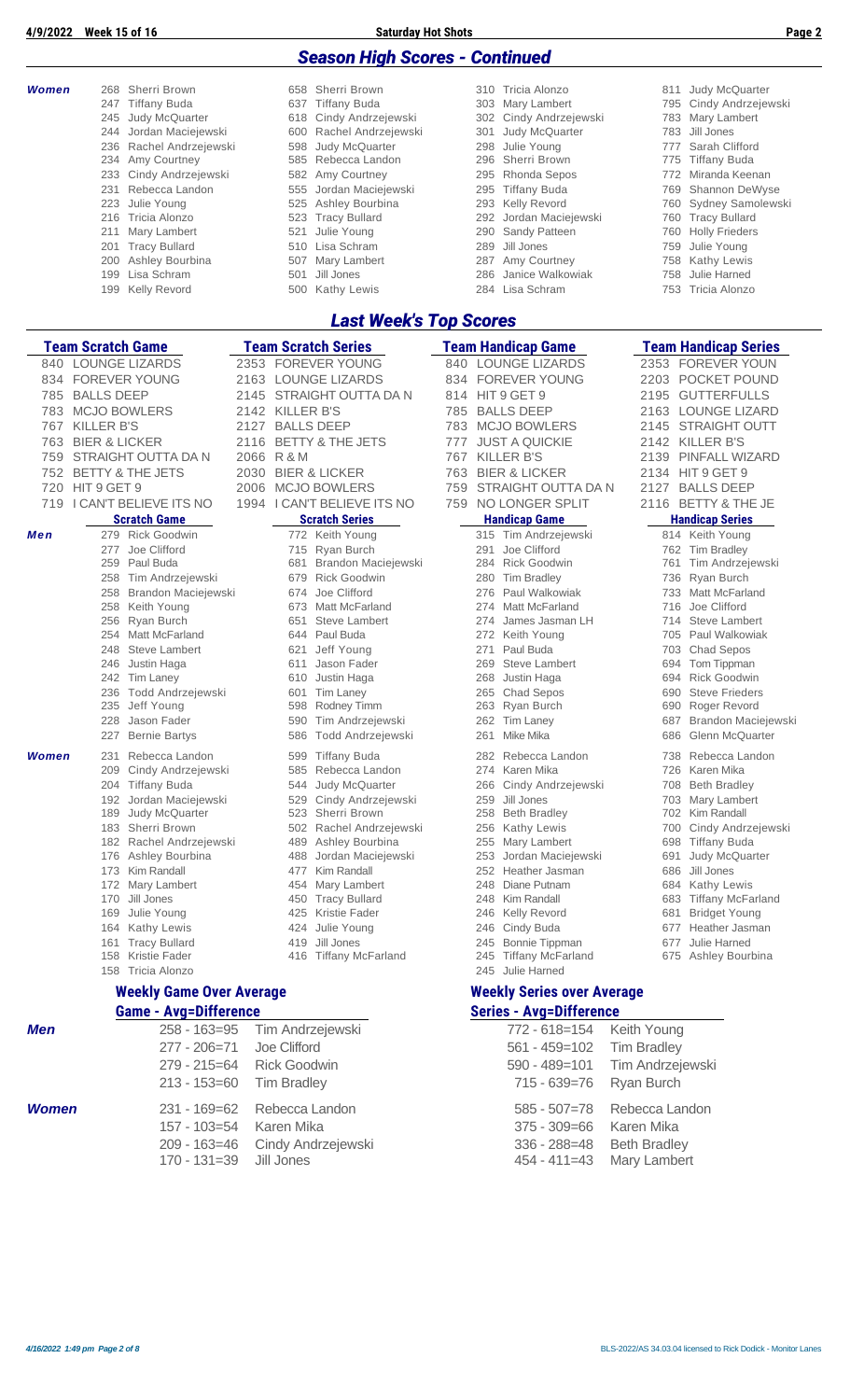**4/9/2022 Week 15 of 16 Saturday Hot Shots Page 3**

|     | <b>Individual High Averages</b> |                     |              |        |                            |  |  |  |  |  |  |  |  |
|-----|---------------------------------|---------------------|--------------|--------|----------------------------|--|--|--|--|--|--|--|--|
| Men | 219.36                          | Brandon Maciejewski | <b>Women</b> | 192.00 | Sherri Brown               |  |  |  |  |  |  |  |  |
|     | 215.98                          | <b>Rick Goodwin</b> |              | 188.52 | Tiffany Buda               |  |  |  |  |  |  |  |  |
|     |                                 | 215.00 Ryan Burch   |              |        | 180.67 Rachel Andrzejewski |  |  |  |  |  |  |  |  |
|     |                                 | 210.45 Keith Young  |              |        | 178.28 Amy Courtney        |  |  |  |  |  |  |  |  |
|     | 209.88                          | Jason Fader         |              | 172.21 | Judy McQuarter             |  |  |  |  |  |  |  |  |
|     | 208.98                          | Paul Buda           |              |        | 171.17 Rebecca Landon      |  |  |  |  |  |  |  |  |
|     | 207.76                          | Joe Clifford        |              |        | 164.13 Cindy Andrzejewski  |  |  |  |  |  |  |  |  |
|     | 207.19                          | Sam Brown           |              |        | 159.58 Jordan Maciejewski  |  |  |  |  |  |  |  |  |
|     |                                 |                     |              |        |                            |  |  |  |  |  |  |  |  |

#### *Team Rosters*

#### **1 - BI POLAR ROLLERS**

| <b>Name</b>           | <b>Avg HDCP</b> |     | <b>Pins Gms</b> |    | $-1-$ | $-2-$ | -3-  | <b>Total</b> | <b>High</b><br><b>Game</b> | <b>High</b><br><b>Sers</b> |
|-----------------------|-----------------|-----|-----------------|----|-------|-------|------|--------------|----------------------------|----------------------------|
| Kim Amley             | 97              | 123 | 3908            | 40 | a88   | a88   | 81   | 257          | 150                        | 331                        |
| <b>Amy Courtney</b>   | 178             | 42  | 6418            | 36 | a168  | a168  | a168 | 504          | 234                        | 582                        |
| <b>Chris Courtney</b> | 148             | 72  | 4753            | 32 | a138  | a138  | a138 | 414          | 214                        | 502                        |
| <b>Jeff Amley</b>     | 168             | 52  | 7075            | 42 | 180   | 140   | 176  | 496          | 225                        | 533                        |

## **2 - MCJO BOWLERS**

|                          |                 |    |                 |    |     |     |     |       | <b>High</b> | <b>High</b> |
|--------------------------|-----------------|----|-----------------|----|-----|-----|-----|-------|-------------|-------------|
| <b>Name</b>              | <b>Avg HDCP</b> |    | <b>Pins Gms</b> |    | -1- | -2- | -3- | Total | <b>Game</b> | <b>Sers</b> |
| <b>Tiffany McFarland</b> | 132             | 88 | 5544            | 42 | 156 | 141 | 119 | 416   | 165         | 443         |
| Jill Jones               | 132             | 88 | 4771            | 36 | 170 | 117 | 132 | 419   | 186         | 501         |
| Marty Jones              | 202             | 18 | 9114            | 45 | 203 | 151 | 144 | 498   | 288         | 725         |
| <b>Matt McFarland</b>    | 202             | 18 | 8484            | 42 | 254 | 216 | 203 | 673   | 258         | 706         |
| Rod McFarland            | 194             | 26 | 1749            | 9  |     |     |     |       | 214         | 607         |

#### **3 - POLSKI POWER**

| <b>Name</b>             | <b>Avg HDCP</b> |     | <b>Pins Gms</b> |    | $-1-$ | -2- | -3- | <b>Total</b> | <b>High</b><br><b>Game</b> | <b>High</b><br><b>Sers</b> |
|-------------------------|-----------------|-----|-----------------|----|-------|-----|-----|--------------|----------------------------|----------------------------|
| <b>Bonnie Tippman</b>   | 108             | 112 | 4566            | 42 | 133   | 90  | 98  | 321          | 148                        | 396                        |
| Cindy Andrzejewski      | 164             | 56  | 7386            | 45 | 161   | 159 | 209 | 529          | 233                        | 618                        |
| Tom Tippman             | 143             | 77  | 6041            | 42 | 129   | 175 | 159 | 463          | 195                        | 471                        |
| <b>Tim Andrzejewski</b> | 165             | 55  | 7444            | 45 | 182   | 258 | 150 | 590          | 258                        | 590                        |

#### **4 - POCKET POUNDERS**

|                        |                 |    |                 |    |     |       |     |       | <b>High</b> | <b>High</b> |
|------------------------|-----------------|----|-----------------|----|-----|-------|-----|-------|-------------|-------------|
| <b>Name</b>            | <b>Avg HDCP</b> |    | <b>Pins Gms</b> |    | -1- | $-2-$ | -3- | Total | <b>Game</b> | <b>Sers</b> |
| Nate Bourbina          | 172             | 48 | 7089            | 41 | 164 | 143   | 168 | 475   | 231         | 649         |
| <b>Ashley Bourbina</b> | 158             | 62 | 6655            | 42 | 169 | 144   | 176 | 489   | 200         | 525         |
| <b>Scott DeWyse</b>    | 196             | 24 | 7680            | 39 | 189 | 192   | 201 | 582   | 259         | 763         |
| <b>Shannon DeWyse</b>  | 125             | 95 | 5256            | 42 | 122 | 101   | 98  | 321   | 183         | 478         |

#### **5 - BIER & LICKER**

|                    |                 |     |                 |    |      |      |      |              | <b>High</b> | <b>High</b> |
|--------------------|-----------------|-----|-----------------|----|------|------|------|--------------|-------------|-------------|
| <b>Name</b>        | <b>Avg HDCP</b> |     | <b>Pins Gms</b> |    | -1-  | -2-  | -3-  | <b>Total</b> | <b>Game</b> | <b>Sers</b> |
| Diane Putnam       | 117             | 103 | 4578            | 39 | 102  | 145  | 111  | 358          | 145         | 397         |
| Lisa Schram        | 152             | 68  | 4578            | 30 |      |      |      | 0            | 199         | 510         |
| Jim Schram         | 160             | 60  | 5294            | 33 | a150 | a150 | a150 | 450          | 242         | 577         |
| <b>Rick Putnam</b> | 211             | 9   | 5705            | 27 |      |      |      | 0            | 278         | 746         |
| John Snyder        | 0               | 0   | 0               | 0  |      |      |      | 0            | $\Omega$    |             |
| Jeff Young         | 208             | 12  | 1249            | 6  | 235  | 226  | 160  | 621          | 247         | 628         |
| <b>Tim Laney</b>   | 200             | 20  | 601             | 3  | 158  | 242  | 201  | 601          | 242         | 601         |

#### **6 - JUST A QUICKIE**

|                                             |                 |     |                 |    |     |     |     |       | <b>High</b>                                                         | <b>High</b> |
|---------------------------------------------|-----------------|-----|-----------------|----|-----|-----|-----|-------|---------------------------------------------------------------------|-------------|
| <b>Name</b>                                 | <b>Avg HDCP</b> |     | <b>Pins Gms</b> |    | -1- | -2- | -3- | Total | <b>Game</b>                                                         | <b>Sers</b> |
| <b>Bridget Young</b>                        | 112             | 108 | 4704            | 42 | 130 | 91  | 133 | 354   | 163                                                                 | 370         |
| Nicole Neveau                               | 118             | 102 | 4623            | 39 | 94  | 140 | 111 | 345   | 167                                                                 | 415         |
| Laren Neveau                                | 134             | 86  | 5255            | 39 | 126 | 105 | 172 | 403   | 192                                                                 | 515         |
| John Malusi                                 | 195             | 25  | 7614            | 39 | 160 | 179 | 214 | 553   | 234                                                                 | 666         |
| <b>Desmond Malusi</b>                       | 186             | 34  | 2243            | 12 |     |     |     | 0     | 258                                                                 | 606         |
| Dan Malusi<br>4/16/2022 1:49 pm Page 3 of 8 | 192             | 28  | 1157            | 6  |     |     |     |       | 215<br>BLS-2022/AS 34.03.04 licensed to Rick Dodick - Monitor Lanes | 583         |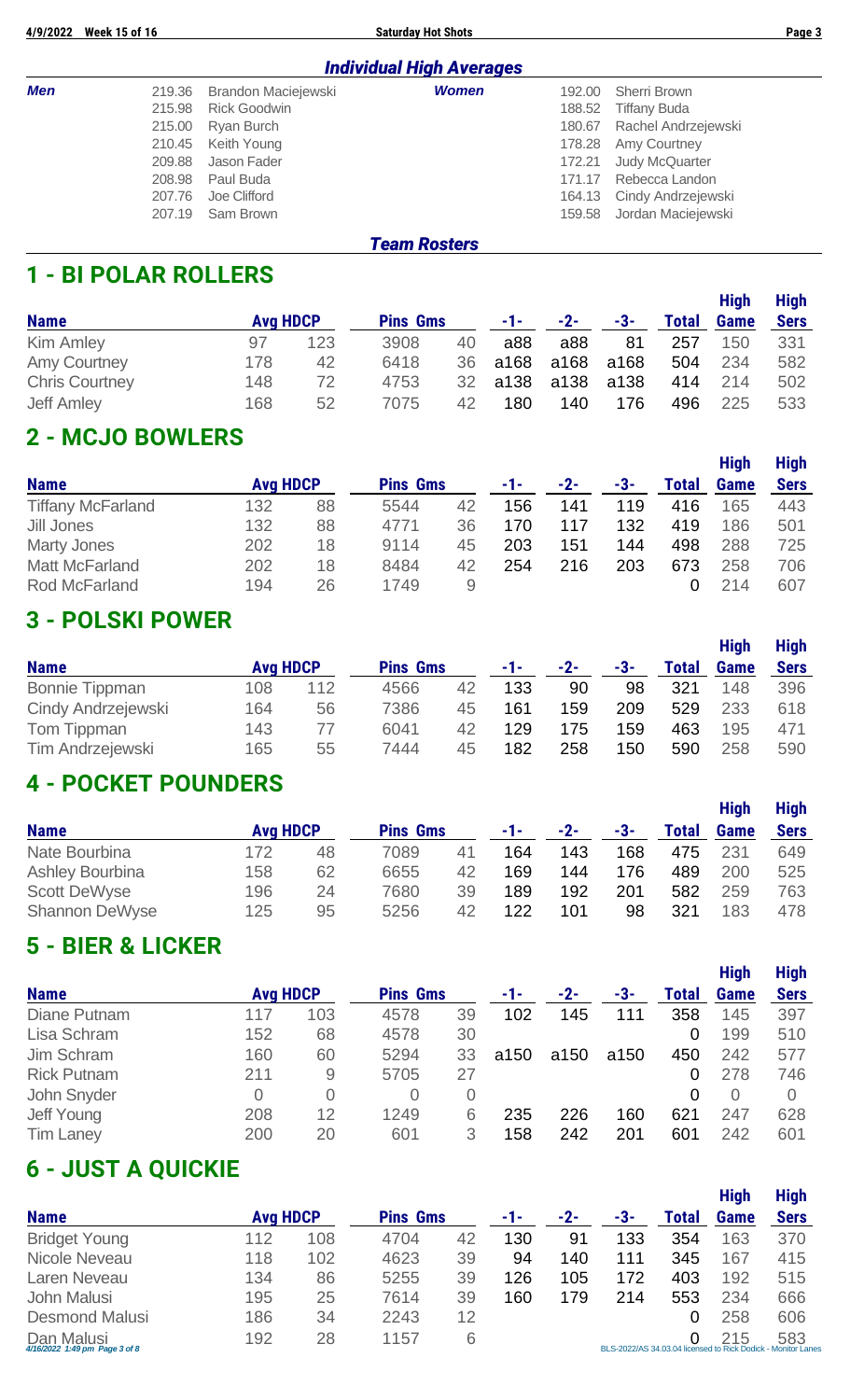#### **7 - KILLER B'S**

|                        |                 |    |                 |    |     |     |     |              | <b>High</b> | <b>High</b> |
|------------------------|-----------------|----|-----------------|----|-----|-----|-----|--------------|-------------|-------------|
| <b>Name</b>            | <b>Avg HDCP</b> |    | <b>Pins Gms</b> |    | -1- | -2- | -3- | <b>Total</b> | <b>Game</b> | <b>Sers</b> |
| Cindy Buda             | 125             | 95 | 4133            | 33 | 94  | 105 | 152 | 351          | 179         | 425         |
| <b>Tiffany Buda</b>    | 188             | 32 | 6221            | 33 | 202 | 204 | 193 | 599          | 247         | 637         |
| <b>Travis Buda</b>     | 193             | 27 | 6391            | 33 | 189 | 199 | 160 | 548          | 256         | 653         |
| Paul Buda              | 208             | 12 | 9404            | 45 | 181 | 259 | 204 | 644          | 278         | 704         |
| <b>Erik Fielbrandt</b> | 180             | 40 | 3247            | 18 |     |     |     |              | 225         | 580         |

#### **8 - FOREVER YOUNG**

|                        |                 |    |                 |    |     |     |     |       | <b>High</b> | <b>High</b> |
|------------------------|-----------------|----|-----------------|----|-----|-----|-----|-------|-------------|-------------|
| <b>Name</b>            | <b>Avg HDCP</b> |    | <b>Pins Gms</b> |    | -1- | -2- | -3- | Total | <b>Game</b> | <b>Sers</b> |
| Paul Young             | 191             | 29 | 5738            | 30 | 171 | 191 | 197 | 559   | 265         | 711         |
| Julie Young            | 149             | 71 | 6271            | 42 | 128 | 127 | 169 | 424   | 223         | 521         |
| <b>Rodney Timm</b>     | 194             | 26 | 8153            | 42 | 179 | 208 | 211 | 598   | 254         | 704         |
| Keith Young            | 210             | 10 | 8839            | 42 | 258 | 257 | 257 | 772   | 278         | 772         |
| <b>Cheryl Ackerman</b> | 169             | 51 | 1016            | 6  |     |     |     | 0     | 188         | 535         |
| Daniel Timm            | 184             | 36 | 1104            | 6  |     |     |     | 0     | 243         | 619         |

#### **9 - BETTY & THE JETS**

| <b>Name</b>            | <b>Avg HDCP</b> |    | <b>Pins Gms</b> |    | -1- | -2- | -3- | <b>Total</b> | <b>High</b><br><b>Game</b> | <b>High</b><br><b>Sers</b> |
|------------------------|-----------------|----|-----------------|----|-----|-----|-----|--------------|----------------------------|----------------------------|
|                        |                 |    |                 |    |     |     |     |              |                            |                            |
| <b>Cindy McQuarter</b> | 151             | 69 | 2270            | 15 |     |     |     | 0            | 192                        | 526                        |
| <b>Sherri Brown</b>    | 192             | 28 | 6720            | 35 | 167 | 183 | 173 | 523          | 268                        | 658                        |
| Sam Brown              | 207             | 13 | 8702            | 42 | 200 | 203 | 154 | 557          | 269                        | 724                        |
| Glenn McQuarter Jr.    | 215             | 5  | 3227            | 15 |     |     |     | 0            | 259                        | 688                        |
| <b>Kristie Fader</b>   | 154             | 66 | 3240            | 21 | 158 | 138 | 129 | 425          | 189                        | 531                        |
| Jason Fader            | 209             | 11 | 6926            | 33 | 194 | 228 | 189 | 611          | 264                        | 696                        |

## **10 - STRAIGHT OUTTA DA NASTY**

| <b>Name</b>              | <b>Avg HDCP</b> |    | <b>Pins Gms</b> |    | -1- | $-2-$ | -3- | <b>Total</b> | <b>High</b><br><b>Game</b> | <b>High</b><br><b>Sers</b> |
|--------------------------|-----------------|----|-----------------|----|-----|-------|-----|--------------|----------------------------|----------------------------|
| <b>Ryan Burch</b>        | 215             | b  | 8385            | 39 | 211 | 256   | 248 | 715          | 298                        | 752                        |
| Melissa Burch            | 122             | 98 | 4794            | 39 | 131 | 110   | 101 | 342          | 164                        | 401                        |
| Rachel Andrzejewski      | 180             | 40 | 7588            | 42 | 182 | 157   | 163 | 502          | 236                        | 600                        |
| <b>Todd Andrzejewski</b> | 197             | 23 | 8300            | 42 | 169 | 236   | 181 | 586          | 246                        | 673                        |

#### **11 - LOUNGE LIZARDS**

|                      |                 |    |                 |    |     |       |     |              | <b>High</b> | <b>High</b> |
|----------------------|-----------------|----|-----------------|----|-----|-------|-----|--------------|-------------|-------------|
| <b>Name</b>          | <b>Avg HDCP</b> |    | <b>Pins Gms</b> |    | -1- | $-2-$ | -3- | <b>Total</b> | <b>Game</b> | <b>Sers</b> |
| <b>Tracy Bullard</b> | 155             | 65 | 6074            | 39 | 133 | 161   | 156 | 450          | 201         | 523         |
| Kim Randall          | 147             | 73 | 4418            | 30 | 135 | 173   | 169 | 477          | 177         | 478         |
| <b>Bernie Bartys</b> | 206             | 14 | 7439            | 36 | 170 | 227   | 160 | 557          | 289         | 686         |
| <b>Rick Goodwin</b>  | 215             | 5  | 9719            | 45 | 209 | 279   | 191 | 679          | 279         | 741         |
| <b>MIke Metzler</b>  | 208             | 12 | 1251            | 6  |     |       |     |              | 257         | 690         |

#### **12 - NO LONGER SPLIT**

|                 |                 |     |                 |    |     |     |     |              | <b>High</b> | <b>High</b> |
|-----------------|-----------------|-----|-----------------|----|-----|-----|-----|--------------|-------------|-------------|
| <b>Name</b>     | <b>Avg HDCP</b> |     | <b>Pins Gms</b> |    | -1- | -2- | -3- | <b>Total</b> | <b>Game</b> | <b>Sers</b> |
| Heather Jasman  | 123             | 97  | 5548            | 45 | 120 | 109 | 154 | 383          | 171         | 425         |
| Dawn Lamb       | 114             | 106 | 4795            | 42 | 112 | 97  | 106 | 315          | 175         | 414         |
| Heath Lamb      | 138             | 82  | 3335            | 24 |     |     |     |              | 192         | 476         |
| James Jasman LH | 90              | 130 | 2715            | 30 | 86  | 61  | 143 | 290          | 143         | 312         |
| Paul Osantowski | 126             | 94  | 3410            | 27 | 130 | 126 | 121 | 377          | 195         | 432         |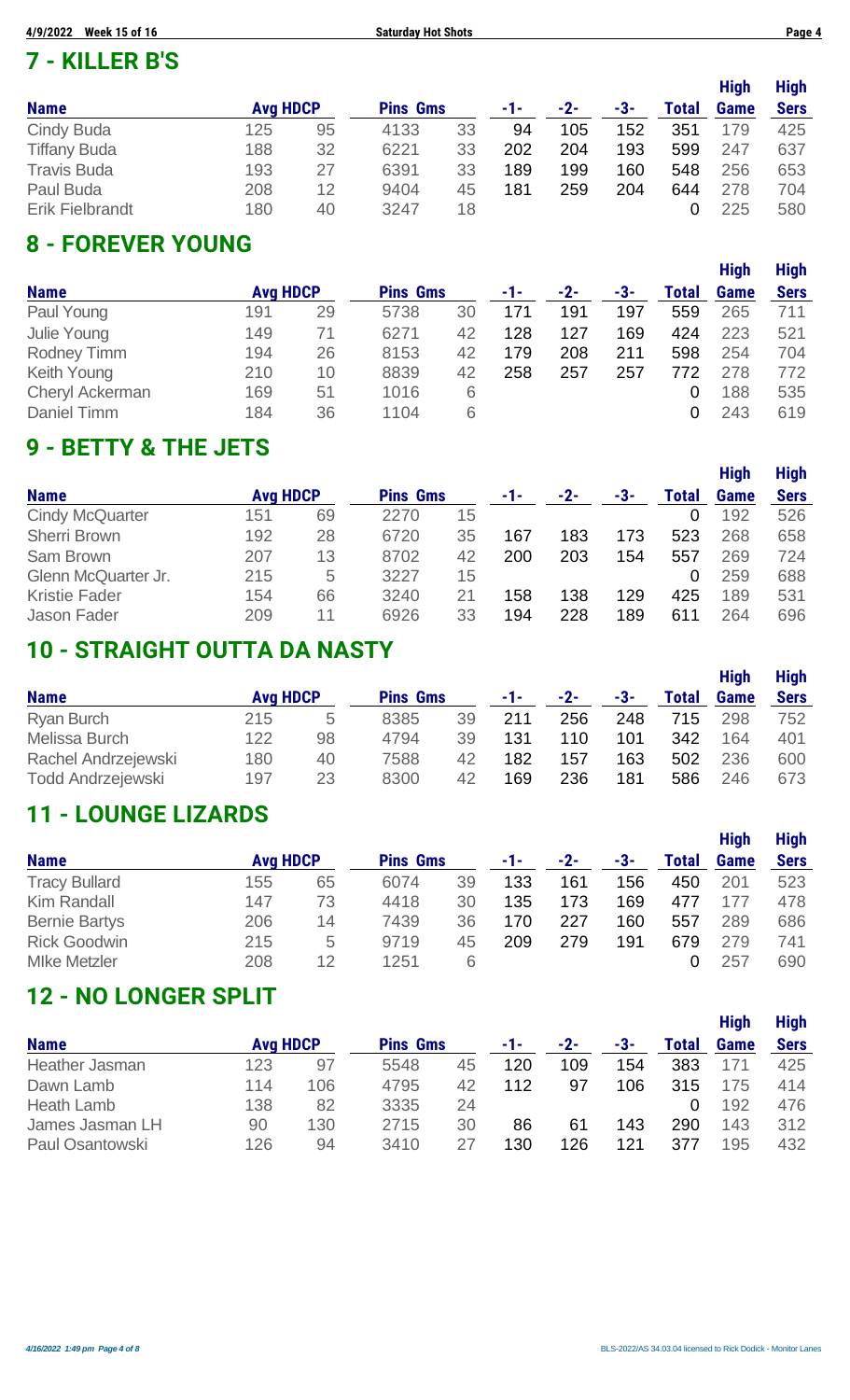#### **13 - R & M**

| <b>Name</b>            | <b>Avg HDCP</b> |    | <b>Pins Gms</b> |    | -1- | -2- | -3- | Total | <b>High</b><br><b>Game</b> | <b>High</b><br><b>Sers</b> |
|------------------------|-----------------|----|-----------------|----|-----|-----|-----|-------|----------------------------|----------------------------|
| <b>Kelly Revord</b>    | 130             | 90 | 4296            | 33 | 110 | 155 | 136 | 401   | 199                        | 461                        |
| <b>Judy McQuarter</b>  | 172             | 48 | 7233            | 42 | 189 | 177 | 178 | 544   | 245                        | 598                        |
| Roger Revord           | 185             | 35 | 7810            | 42 | 195 | 175 | 215 | 585   | 266                        | 658                        |
| <b>Glenn McQuarter</b> | 171             | 49 | 7707            | 45 | 178 | 199 | 159 | 536   | 242                        | 602                        |
| <b>Jerry Gutchak</b>   | <b>bk180</b>    | 40 |                 | 0  |     |     |     |       | $\cup$                     |                            |
| <b>Madison Sursely</b> | 181             | 39 | 3805            | 21 |     |     |     | 0     | 233                        | 592                        |

## **14 - FREAKS & MEEKS**

|                       |                 |     |                 |    |     |     |     |              | <b>High</b> | <b>High</b> |
|-----------------------|-----------------|-----|-----------------|----|-----|-----|-----|--------------|-------------|-------------|
| <b>Name</b>           | <b>Avg HDCP</b> |     | <b>Pins Gms</b> |    | -1- | -2- | -3- | <b>Total</b> | Game        | <b>Sers</b> |
| <b>Steve Frieders</b> | 111             | 109 | 4359            | 39 | 98  | 135 | 130 | 363          | 146         | 367         |
| <b>Holly Frieders</b> | 134             | 86  | 5263            | 39 | 142 | 98  | 124 | 364          | 190         | 473         |
| Karen Mika            | 106             | 114 | 3181            | 30 | 118 | 157 | 100 | 375          | 157         | 375         |
| Mike Mika             | 135             | 85  | 3262            | 24 | 133 | 176 | 116 | 425          | 219         | 508         |
| <b>Andy Gielda</b>    | <b>bk208</b>    | 12  |                 |    |     |     |     |              |             |             |

#### **15 - GUTTERFULLS**

|                     |                 |    |                 |    |     |       |     |       | <b>High</b> | <b>High</b> |
|---------------------|-----------------|----|-----------------|----|-----|-------|-----|-------|-------------|-------------|
| <b>Name</b>         | <b>Avg HDCP</b> |    | <b>Pins Gms</b> |    | -1- | $-2-$ | -3- | Total | <b>Game</b> | <b>Sers</b> |
| <b>Kathy Lewis</b>  | 128             | 92 | 4636            | 36 | 129 | 164   | 115 | 408   | 186         | 500         |
| <b>Julie Harned</b> | 124             | 96 | 4092            | 33 | 128 | 110   | 148 | 386   | 171         | 467         |
| John Harned         | 149             | 71 | 5387            | 36 | 172 | 146   | 147 | 465   | 202         | 568         |
| Jason Lewis         | 177             | 43 | 6936            | 39 | 192 | 187   | 149 | 528   | 265         | 635         |

## **16 - HIT 9 GET 9**

|                      |                 |     |                 |    |     |       |     |       | <b>High</b> | <b>High</b> |
|----------------------|-----------------|-----|-----------------|----|-----|-------|-----|-------|-------------|-------------|
| <b>Name</b>          | <b>Avg HDCP</b> |     | <b>Pins Gms</b> |    | -1- | $-2-$ | -3- | Total | Game        | <b>Sers</b> |
| Paul Walkowiak       | 142             | 78  | 6416            | 45 | 139 | 197   | 132 | 468   | 197         | 478         |
| Mary Lambert         | 138             | 82  | 6229            | 45 | 138 | 172   | 144 | 454   | 211         | 507         |
| Janice Walkowiak     | 105             | 115 | 4750            | 45 | 92  | 103   | 84  | 279   | 171         | 394         |
| <b>Steve Lambert</b> | 200             | 20  | 9019            | 45 | 168 | 248   | 235 | 651   | 268         | 685         |

#### **17 - TEAM 17**

|                       |                 |     |                 |    |      |      |      |                | <b>High</b> | <b>High</b> |
|-----------------------|-----------------|-----|-----------------|----|------|------|------|----------------|-------------|-------------|
| <b>Name</b>           | <b>Avg HDCP</b> |     | <b>Pins Gms</b> |    | -1-  | -2-  | -3-  | Total          | <b>Game</b> | <b>Sers</b> |
| Dan Jones             | 120             | 100 | 2901            | 24 | a110 | a110 | a110 | 330            | 172         | 435         |
| Miranda Keenan        | 121             | 99  | 3653            | 30 | a111 | a111 | a111 | 333            | 166         | 460         |
| Tom Keenan            | 188             | 32  | 5090            | 27 | a178 | a178 | a178 | 534            | 234         | 649         |
| Thomas Keenan Jr.     | 192             | 28  | 4631            | 24 | a182 | a182 | a182 | 546            | 265         | 645         |
| Ella Sharp            | 180             | 40  | 1083            | 6  |      |      |      | 0              | 197         | 545         |
| <b>Jarrett Thomas</b> | 186             | 34  | 559             | 3  |      |      |      | 0              | 195         | 559         |
| Adam Becker           | 162             | 58  | 976             | 6  |      |      |      | $\overline{0}$ | 196         | 489         |
| Lauren Fischer        | 105             | 115 | 632             | 6  |      |      |      | 0              | 135         | 323         |

#### **18 - I CAN'T BELIEVE ITS NOT BUTTE**

|                      |                 |     |                 |    |      |      |      |              | <b>High</b> | <b>High</b> |
|----------------------|-----------------|-----|-----------------|----|------|------|------|--------------|-------------|-------------|
| <b>Name</b>          | <b>Avg HDCP</b> |     | <b>Pins Gms</b> |    | -1-  | -2-  | -3-  | <b>Total</b> | <b>Game</b> | <b>Sers</b> |
| <b>Blair Pudvan</b>  | 174             | 46  | 5746            | 33 |      |      |      | 0            | 267         | 614         |
| <b>Tricia Alonzo</b> | 135             | 85  | 4864            | 36 | 138  | 158  | 92   | 388          | 216         | 473         |
| Morgan Bell          | 111             | 109 | 1669            | 15 |      |      |      | 0            | 146         | 372         |
| <b>Matt Bell</b>     | 169             | 51  | 2546            | 15 |      |      |      | 0            | 242         | 537         |
| Cathy Haga           | 133             | 87  | 1607            | 12 | 141  | 115  | 140  | 396          | 167         | 443         |
| Justin Haga          | 198             | 22  | 5365            | 27 | 173  | 246  | 191  | 610          | 257         | 649         |
| Nick Haga            | 210             | 10  | 1896            | 9  | a200 | a200 | a200 | 600          | 277         | 690         |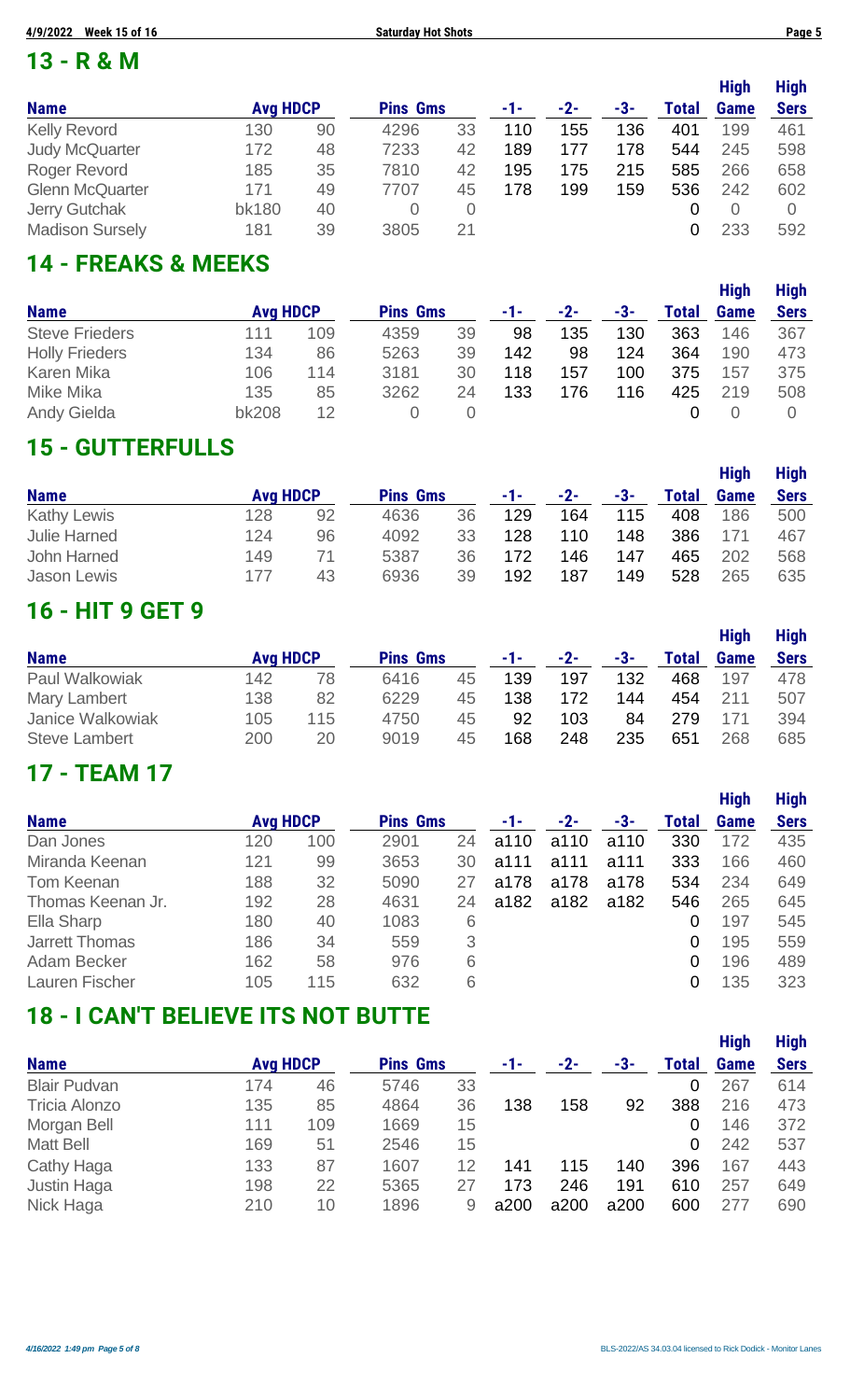## **19 - WEBOWLA**

|                      |                 |    |                 |    |     |     |     |       | <b>High</b> | <b>High</b> |
|----------------------|-----------------|----|-----------------|----|-----|-----|-----|-------|-------------|-------------|
| <b>Name</b>          | <b>Avg HDCP</b> |    | <b>Pins Gms</b> |    | -1- | -2- | -3- | Total | <b>Game</b> | <b>Sers</b> |
| Rebecca Landon       | 171             | 49 | 6162            | 36 | 231 | 172 | 182 | 585   | 231         | 585         |
| <b>Mike Gorney</b>   | 172             | 48 | 5703            | 33 | 148 | 178 | 157 | 483   | 225         | 597         |
| <b>Sandy Patteen</b> | 121             | 99 | 4386            | 36 | 115 | 105 | 104 | 324   | 183         | 434         |
| <b>Rob Swallow</b>   | 179             | 41 | 3223            | 18 |     |     |     | 0     | 236         | 613         |
| Jeff Kolb            | 156             | 64 | 5176            | 33 | 170 | 159 | 160 | 489   | 199         | 500         |
| Kyle Landon          | 165             | 55 | 2987            | 18 |     |     |     | 0     | 201         | 567         |
| John Headings        | 157             | 63 | 471             | 3  |     |     |     | 0     | 201         | 471         |

## **20 - PINFALL WIZARDS**

|                            |                 |     |                 |    |     |       |     |       | <b>High</b> | <b>High</b> |
|----------------------------|-----------------|-----|-----------------|----|-----|-------|-----|-------|-------------|-------------|
| <b>Name</b>                | <b>Avg HDCP</b> |     | <b>Pins Gms</b> |    | -1- | $-2-$ | -3- | Total | <b>Game</b> | <b>Sers</b> |
| Jordan Maciejewski         | 159             | 61  | 5745            | 36 | 192 | 179   |     | 488   | 244         | 555         |
| <b>Sydney Samolewski</b>   | 90              | 130 | 3450            | 38 | 86  | 95    | 69  | 250   | 125         | 349         |
| <b>Brandon Maciejewski</b> | 219             |     | 7239            | 33 | 225 | 198   | 258 | 681   | 289         | 744         |
| Alex Samolewski            | 196             | 24  | 7645            | 39 | 161 | 187   | 219 | 567   | 269         | 755         |

#### **21 - BALLS DEEP**

|                       |                 |     |                 |    |      |      |      |       | <b>High</b> | <b>High</b> |
|-----------------------|-----------------|-----|-----------------|----|------|------|------|-------|-------------|-------------|
| <b>Name</b>           | <b>Avg HDCP</b> |     | <b>Pins Gms</b> |    | -1-  | -2-  | -3-  | Total | <b>Game</b> | <b>Sers</b> |
| <b>Sarah Clifford</b> | 102             | 118 | 4627            | 45 | 119  | 95   | 88   | 302   | 149         | 408         |
| Will Hetherington     | 162             | 58  | 5361            | 33 | 130  | 187  | 156  | 473   | 213         | 569         |
| Joe Clifford          | 207             | 13  | 9349            | 45 | 177  | 277  | 220  | 674   | 278         | 696         |
| <b>Tim Barber</b>     | 236             | O   | 5686            | 24 | a226 | a226 | a226 | 678   | 300         | 801         |
| <b>Dick Clifford</b>  | 239             | 0   | 717             | 3  |      |      |      |       | 245         | 717         |
| <b>Shane DuFresne</b> | 203             | 17  | 1835            | 9  |      |      |      |       | 243         | 644         |

## **22 - BS-ER'S**

|                     |                 |     |                 |    |     |       |      |       | <b>High</b> | <b>High</b> |
|---------------------|-----------------|-----|-----------------|----|-----|-------|------|-------|-------------|-------------|
| <b>Name</b>         | <b>Avg HDCP</b> |     | <b>Pins Gms</b> |    | -1- | $-2-$ | -3-  | Total | Game        | <b>Sers</b> |
| <b>Beth Bradley</b> | 97              | 123 | 4308            | 44 | 134 | 99    | 103  | 336   | 135         | 371         |
| <b>Rhonda Sepos</b> | 112             | 108 | 4954            | 44 | 98  | 111   | a102 | 311   | 186         | 383         |
| <b>Tim Bradley</b>  | 155             | 65  | 6994            | 45 | 190 | 158   | 213  | 561   | 220         | 561         |
| <b>Chad Sepos</b>   | 156             | 64  | 7053            | 45 | 165 | 200   | 143  | 508   | 204         | 571         |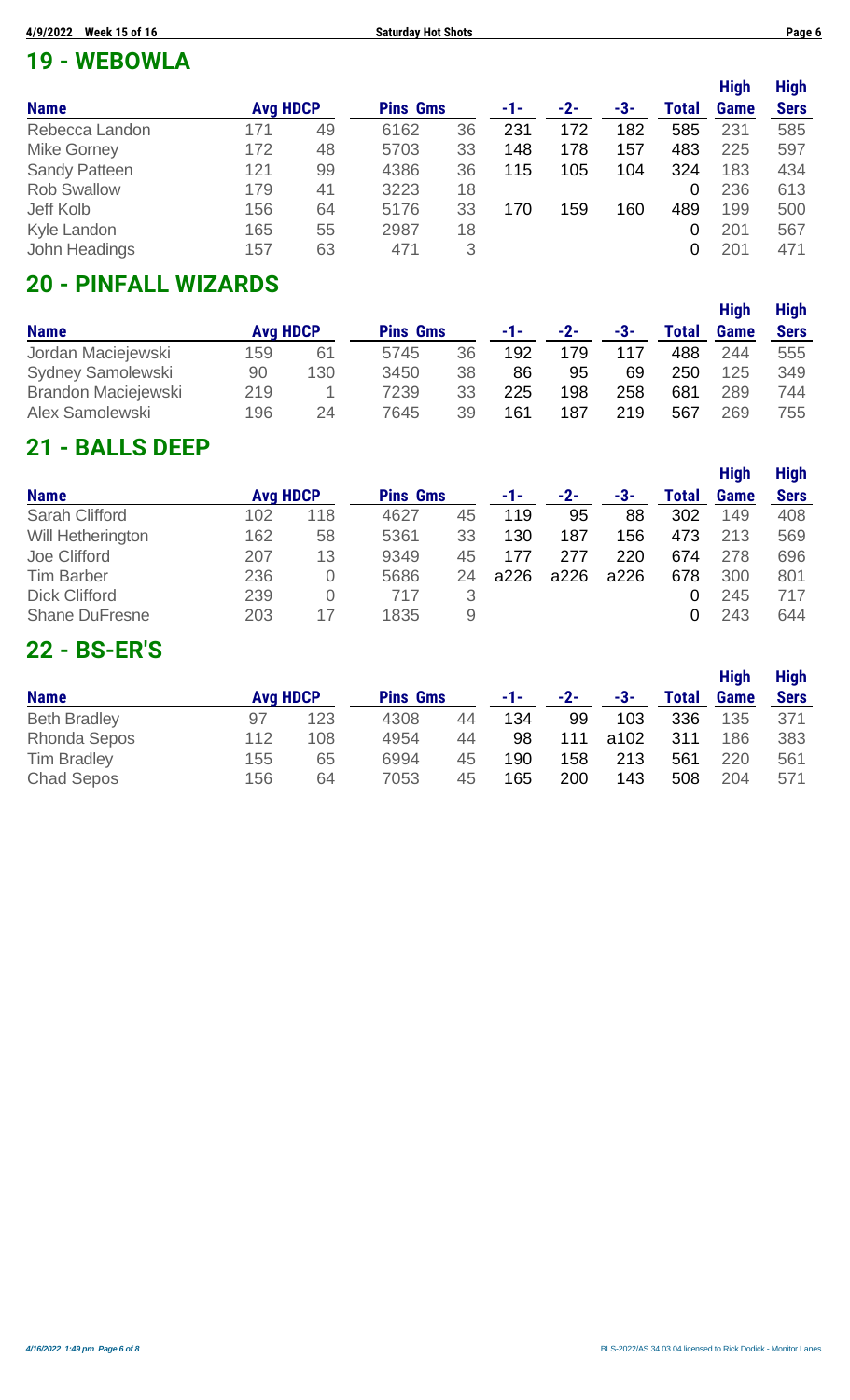#### *This Week's Statistics*

|                                   | <b>Over All</b>         | <b>Men</b>              | <b>Women</b>     |
|-----------------------------------|-------------------------|-------------------------|------------------|
| How many people bowled            | 79                      | 41                      | 38               |
| Number of games bowled            | 234                     | 123                     | 111              |
| Actual average of week's scores   | 159.95                  | 183.05                  | 134.35           |
| How many games above average      | 114                     | 61                      | 53               |
| How many games below average      | 117                     | 60                      | 57               |
| Pins above/below average per game | 2.29                    | 4.20                    | 0.18             |
| How many people raised average    | 40                      | 22                      | 18               |
| by this amount                    | 0.97                    | 1.10                    | 0.80             |
| How many people went down         | 38                      | 18                      | 20               |
| by this amount                    | $-0.81$                 | $-0.82$                 | $-0.80$          |
| League average before bowling     | 157.44                  | 179.27                  | 133.88           |
| League average after bowling      | 157.54                  | 179.50                  | 133.84           |
| Change in league average          | 0.10                    | 0.23                    | $-0.04$          |
| 800s                              |                         |                         |                  |
| 775s                              |                         |                         |                  |
| 750s                              | 1                       | 1                       |                  |
| 725s                              |                         |                         |                  |
| 700s                              | 1                       | $\mathbf 1$             |                  |
| 675s                              | $\overline{\mathbf{c}}$ | $\overline{\mathbf{c}}$ |                  |
| 650s                              | 3                       | 3                       |                  |
| 625s                              | 1                       | $\mathbf 1$             |                  |
| 600s                              | 4                       | 4                       |                  |
| 575s                              | $\overline{7}$          | 5                       | $\overline{2}$   |
| 550s                              | 6                       | 6                       | --               |
| 525s                              | 5                       | 3                       | $\boldsymbol{2}$ |
| 500s                              | 3                       | $\mathbf 1$             | $\overline{c}$   |
| 475s                              | 8                       | 5                       | 3                |
| 450s                              | 6                       | 4                       | $\overline{c}$   |
| 425s                              | $\overline{2}$          | $\mathbf 1$             | 1                |
| 400s                              | 6                       | 1                       | 5                |
| below 400                         | 24                      | 3                       | 21               |
| 300s                              |                         |                         |                  |
| 275s                              | $\overline{\mathbf{c}}$ | $\overline{\mathbf{c}}$ |                  |
| 250s                              | 8                       | 8                       |                  |
| 225s                              | 12                      | 11                      | 1                |
| 200s                              | 21                      | 18                      | 3                |
| 175s                              | 42                      | 32                      | 10               |
| 150s                              | 50                      | 27                      | 23               |
| 125s                              | 45                      | 19                      | 26               |
| 100s                              | 32                      | 3                       | 29               |
| below 100                         | 22                      | 3                       | 19               |